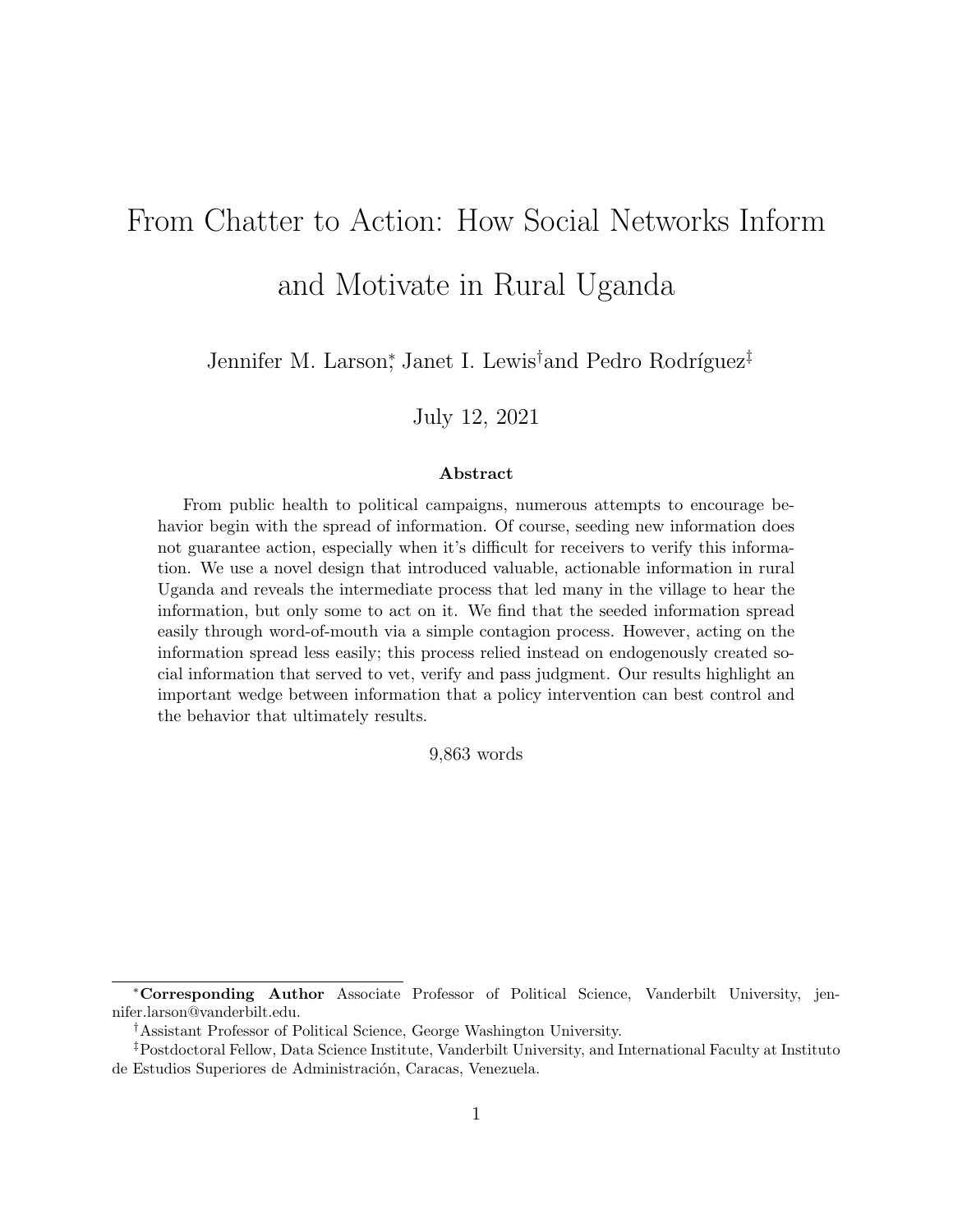## 1 Introduction

For NGOs, electoral candidates, and rebel leaders alike, changing people's behavior by providing them with new information is a fundamental goal. Doing so is especially challenging, however, in situations where the information is difficult for receivers to verify and the behavior's potential returns are uncertain. For example, public health officials seek to increase uptake in healthy practices in rural villages through information campaigns countering unfounded rumors on potential side-effects. Opposition candidates in authoritarian regimes try to influence vote choice with information about their character and policy platforms. Rebel group leaders aim to attract supporters by persuading villagers that they are likely to succeed. Non-governmental organizations encourage citizens to speak up when witnessing corruption on the part of public officials.

In sum, outcomes ranging from public health crises to violent conflict depend not only on new information spreading widely, but also on people opting to act on difficult-to-verify information and in the face of uncertain outcomes. This two-step process is foundational to core theories in political science<sup>[1](#page-1-0)</sup> and to the success of myriad policy interventions, and the two steps can operate differently. For example, someone may hear about a politician's alleged corruption while running errands, but mere market chatter may not be enough to motivate her to turn out to vote for the opposition. Likewise, it is one thing for a villager to hear that international health workers have arrived to deal with a local outbreak of Ebola. It is quite another for him to stop tending to sick family members in the usual ways and instead

<span id="page-1-0"></span><sup>1</sup>For example, retrospective voting theories indicate that elected officials will be held accountable at the polls for their performance if voters receive information about politician quality [\(Przeworski, Stokes](#page-38-0) [and Manin, 1999\)](#page-38-0). Theories of ethnic politics explain outcomes such as voting behavior and public goods provision in terms of how easily information flows within but not between ethnic groups [\(Chandra, 2004;](#page-35-0) [Miguel and Gugerty, 2005;](#page-37-0) [Habyarimana et al., 2009\)](#page-36-0). Nascent rebel groups' likelihood of survival is thought to depend on their ability to seed favorable information about themselves among the local civilian population [\(Larson and Lewis, 2018;](#page-37-1) [Lewis, 2020\)](#page-37-2). Rumors that spread too widely can spark conflict [\(Varshney, 2003\)](#page-38-1) while wide-reaching gossip about misbehavior can stave off conflict [\(Fearon and Laitin, 1996;](#page-36-1) [Larson, 2017\)](#page-37-3). Protests depend on what people know about an upcoming protest and expectations as to other peoples' thoughts about it [\(Chwe, 2000;](#page-35-1) [Siegel, 2009\)](#page-38-2).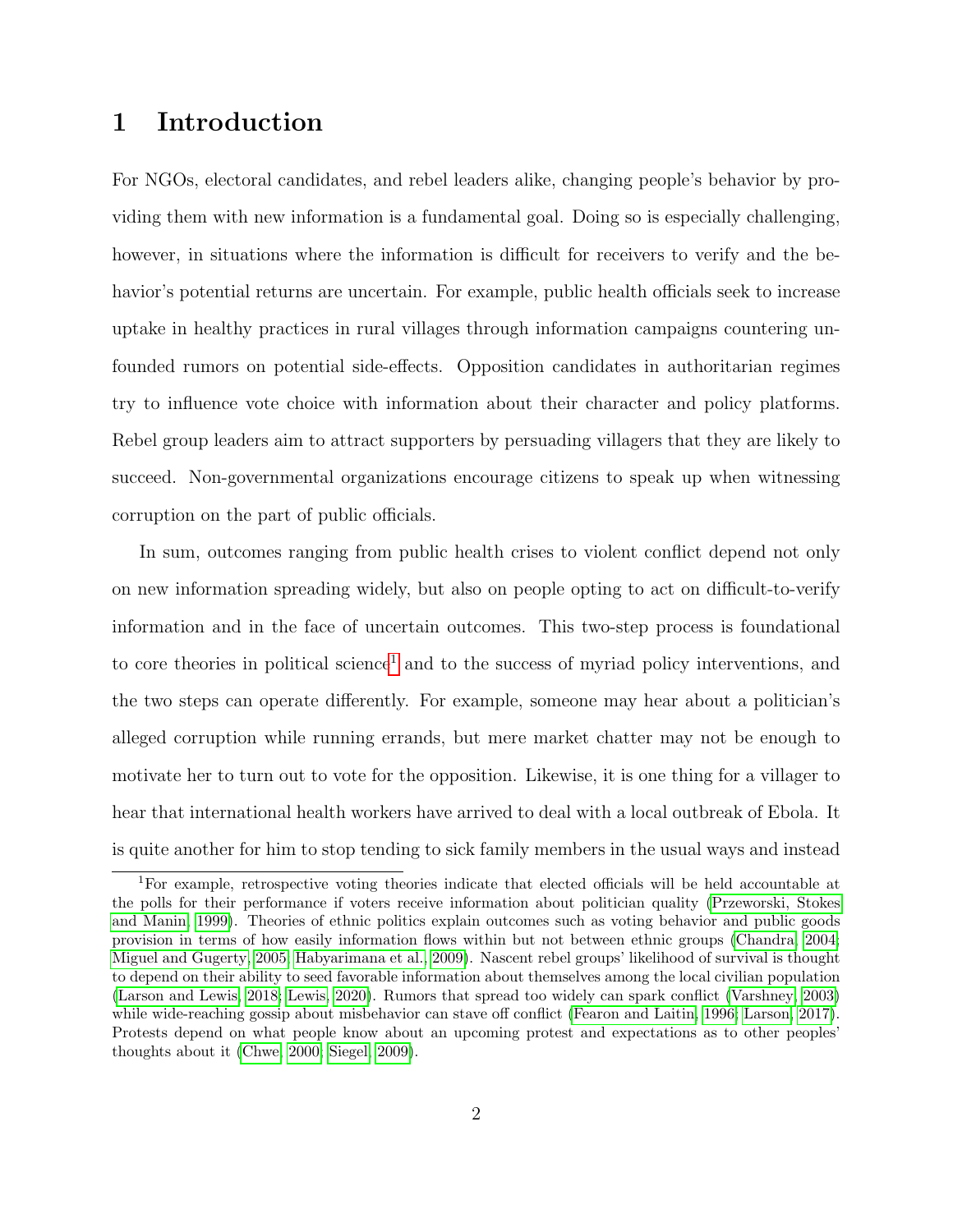take them to the quarantine tent. This gap between information provision and behavioral change has been identified in numerous recent studies (e.g. [Lieberman, Posner and Tsai,](#page-37-4) [2014;](#page-37-4) [Chong et al., 2015;](#page-35-2) [Dunning et al., 2019\)](#page-35-3), and raises important questions about when and how it can be closed.

Recent studies suggest that part of the answer depends on social networks. It is well known that social networks spread information [\(Banerjee et al., 2013;](#page-34-0) [Mobius, Phan and](#page-38-3) [Szeidl, 2015;](#page-38-3) [Larson and Lewis, 2017\)](#page-37-5) and that peers can influence behavior [\(Sinclair, Mc-](#page-38-4)[Connell and Michelson, 2013;](#page-38-4) [Bond et al., 2017\)](#page-34-1). Less well known is how exactly networks convert information into action. This article joins a small, new literature in political science that uses original network data collected in the field to disentangle the processes by which social networks disseminate information versus how they motivate action [\(Ferrali et al., 2019;](#page-36-2) [Eubank et al., Forthcoming;](#page-36-3) [Nathan and Atwell, 2020\)](#page-38-5).<sup>[2](#page-2-0)</sup>

Specifically, we designed a study that zooms in on the social processes by which people come to hear new, hard-to-verify information and decide whether to act on it. We implemented our study in a rural village in eastern Uganda. We provided seven randomly chosen households with information in person that in three days, an event would be held just outside the village at which every adult in attendance would receive a valuable block of soap in exchange for taking our survey. After seeding this information, the research team left the village for the three interim days, and then returned to host the event during the next three days. Of the roughly 1,400 residents of the village we studied and its outskirts, 138 attended the event. Surveys at the event inquired about a person's sources of information about the event, as well as demographic and social network information. Once the event concluded,

<span id="page-2-0"></span><sup>&</sup>lt;sup>2</sup>More broadly, our study joins a burgeoning literature that measures information spread and its consequences in a rural, developing country setting by eliciting social networks with surveys (see [Conley and](#page-35-4) [Udry, 2010;](#page-35-4) [Barr, Ensminger and Johnson, 2010;](#page-34-2) [Alatas et al., 2016;](#page-34-3) [Apicella et al., 2012;](#page-34-4) [Banerjee et al.,](#page-34-0) [2013;](#page-34-0) [Cai, De Janvry and Sadoulet, 2015;](#page-34-5) [Larson and Lewis, 2017\)](#page-37-5). Although social networks are thought to be particularly valuable in such contexts– and for this reason we see our study's setting of rural Africa as a virtue– they are also important for informing and deliberating in developed country settings (e.g. [Gerber](#page-36-4) [and Green, 2000\)](#page-36-4).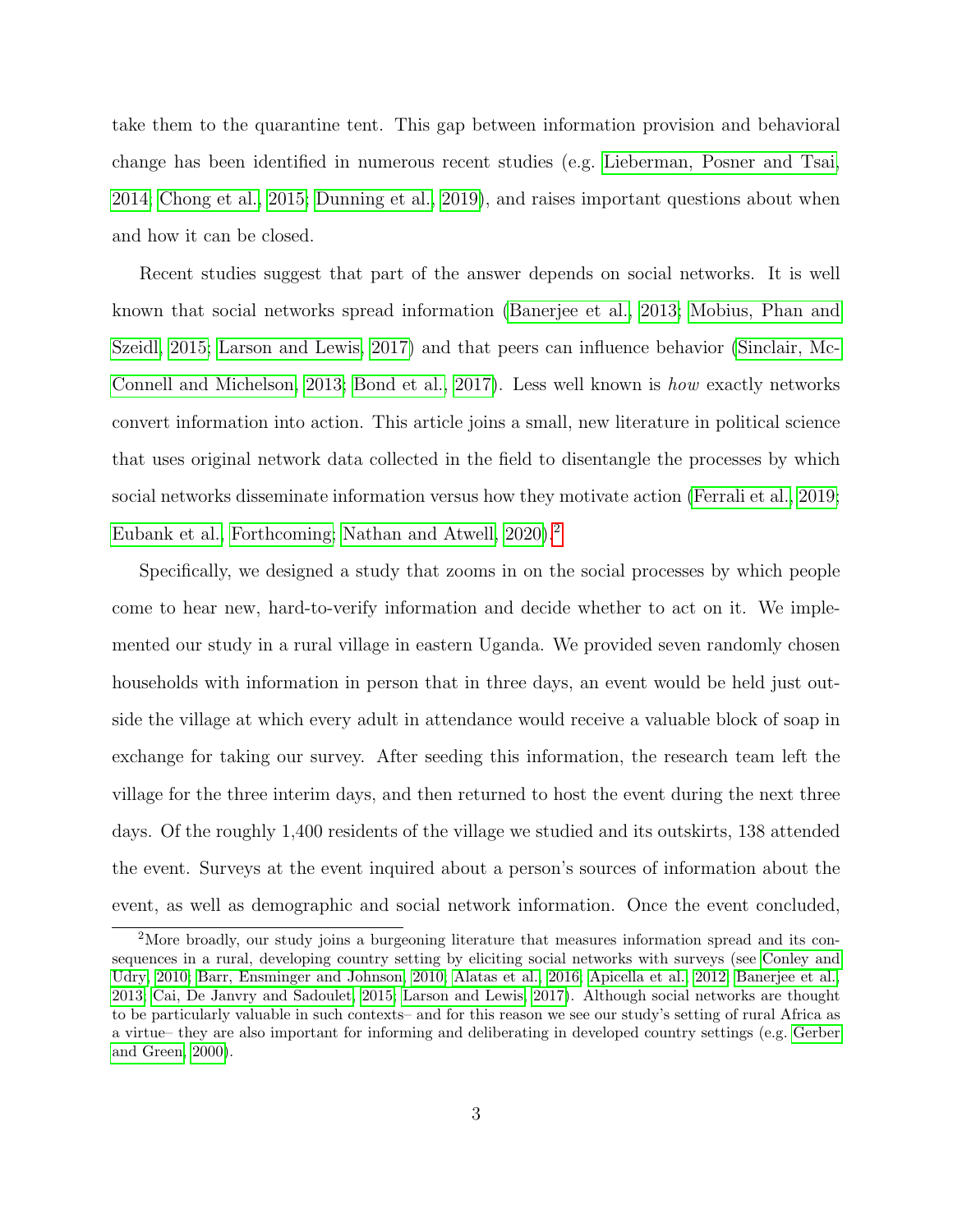surveys were conducted throughout the village to complete our mapping of social networks and to measure the reach of information. We thus have a record of those who both heard the information and changed behavior based on  $it - 138$  people heard and attended the event – as well as a measure of the reach of information that did not change behavior – an additional 130 people in our data heard about the event but did not attend.

We find that the seeded information spread through the community exclusively through face-to-face interactions along social ties of various types. Straightforwardly, and consistent with contagion models of information diffusion through networks [\(Chwe, 1999;](#page-35-5) [Newman,](#page-38-6) [2000;](#page-38-6) [Jackson and Rogers, 2007;](#page-37-6) [Centola and Macy, 2007;](#page-35-6) [Centola, 2013\)](#page-35-7), a person who had more social ties that heard about the event was more likely to hear about it herself. However, the social process that motivated some to act on this information was more complicated. Having more social contacts who attended the event is robustly not predictive of a person's attendance, even conditional on hearing about the event.<sup>[3](#page-3-0)</sup> In the language of [Young](#page-38-7)  $(2009)$ , simple contagion does not explain behavior in this village, so we probe the possibility of social influence and social learning as well.

To interpret our results, it is important to consider how villagers understood the information we shared. The behavior we elicited was perceived as uncertain or potentially sensitive by our respondents. This may have been due to the difficult-to-verify nature of our information, the relatively unusual way we communicated it, or the unusual nature of the event itself. We designed the study with the aim of ethically introducing this kind of uncertainty, since we sought to approximate substantive contexts sketched above, for which the information spread - e.g. about the promises of a new health practice or a new rebellion - is inherently difficult for villagers to confirm.[4](#page-3-1) While we obtained all required approvals for

<span id="page-3-1"></span><span id="page-3-0"></span> $3$ This finding is consistent with [Banerjee et al.](#page-34-0) [\(2013\)](#page-34-0); [Cai, De Janvry and Sadoulet](#page-34-5) [\(2015\)](#page-34-5).

<sup>4</sup>We ruled out introducing new political or security information due to ethical considerations. We ruled out spreading health-related information due to practical considerations of ensuring that our information was useful but new.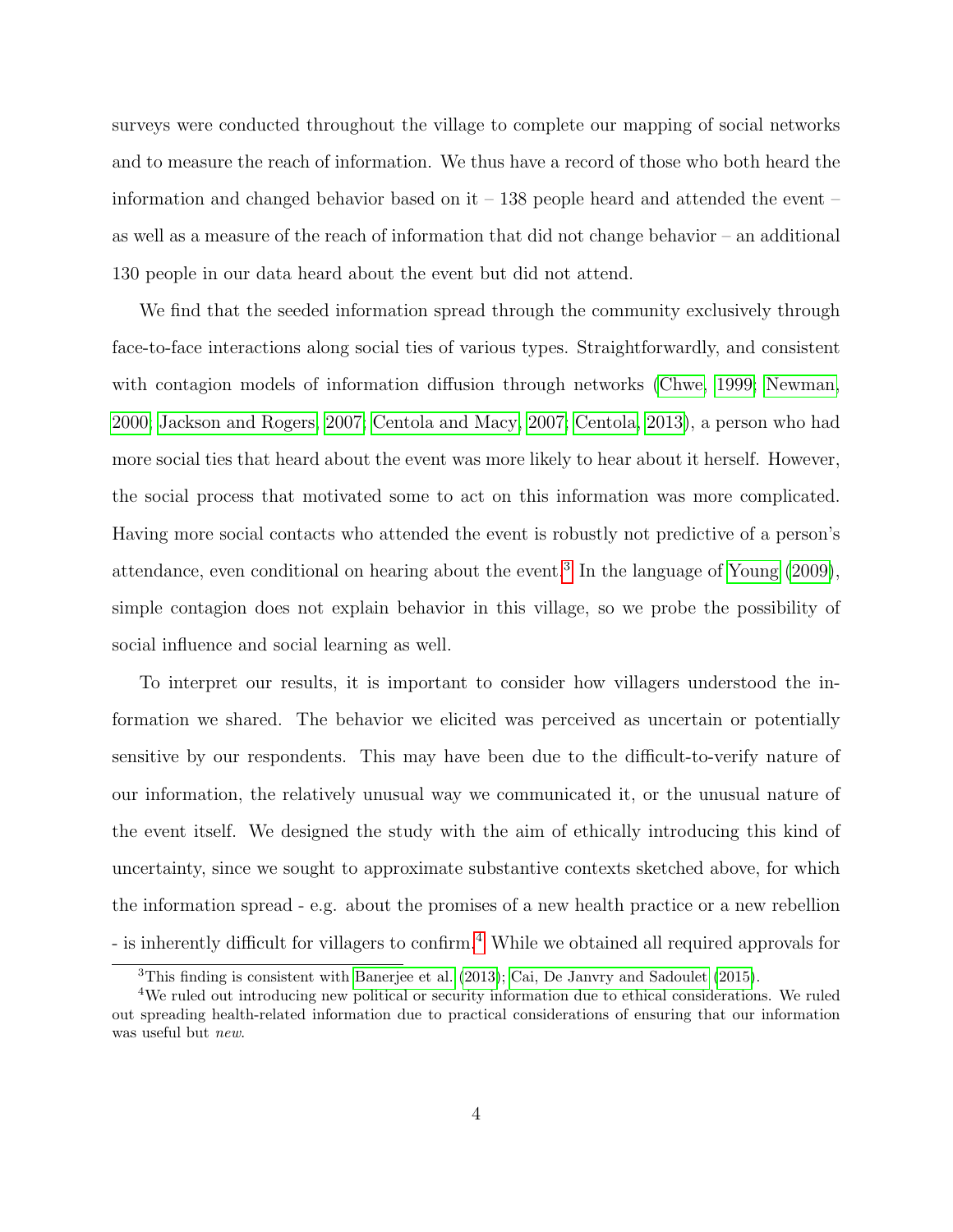our study, including a district-level approval, we intentionally did not coordinate with village officials prior to the event, which precluded villagers from confirming with local leaders the existence of the event or the reputations of its organizers.<sup>[5](#page-4-0)</sup> Our intervention therefore relates most directly to cases of new information spreading that is difficult to verify; this could be villagers initially hearing novel news from a resident of another village, or from a not-fullytrusted outside entity like a new NGO or politician, or from a trusted local official but about a new behavior with uncertain returns. Further, although a soap event may seem mundane, it was unusual in this context – there had not been a similar event in this area in recent years, according to local officials.<sup>[6](#page-4-1)</sup> Consequently, a villager who heard the news could not be certain that the event would be held, that attending would be valuable, that attending would not entail risks, or that attending would be viewed favorably by fellow villagers. In such a setting, we might expect people to turn to their social contacts before deciding what to do.

Indeed, we find evidence consistent with social learning [\(Young, 2009\)](#page-38-7); a greater propensity for villagers to act on the information after observing early attenders of the event who could confirm its validity and utility. The eleven villagers who attended on the first day saw the event with their own eyes, experienced a low risk event, and received the promised block of soap. Social proximity to one of these eleven early attenders is the strongest predictor of subsequent attendance. Occupying a network position one step closer to an early attender – a friend-of-a-friend instead of a friend-of-a-friend-of-a-friend, say – is associated with a 16% increase in one's likelihood of attending. This relationship is larger and stronger even than social proximity to a seed, a person who received the information via a personal visit

<span id="page-4-0"></span><sup>5</sup>Outside entities operating in Ugandan villages would typically share information first with the village Chairperson and elicit their help in spreading it, however this is not always the case due to variation in village official availability and quality. There are hundreds of villages in each Ugandan district; as of 2020, there were 146 districts and 70,626 villages in Uganda, according to Uganda's Electoral Commission. Accessed at [https://www.ec.or.ug/electoral-commission-statistics.](https://www.ec.or.ug/electoral-commission-statistics)

<span id="page-4-1"></span><sup>&</sup>lt;sup>6</sup>We confirmed this with district level officials prior to our study, and with village officials immediately after our event.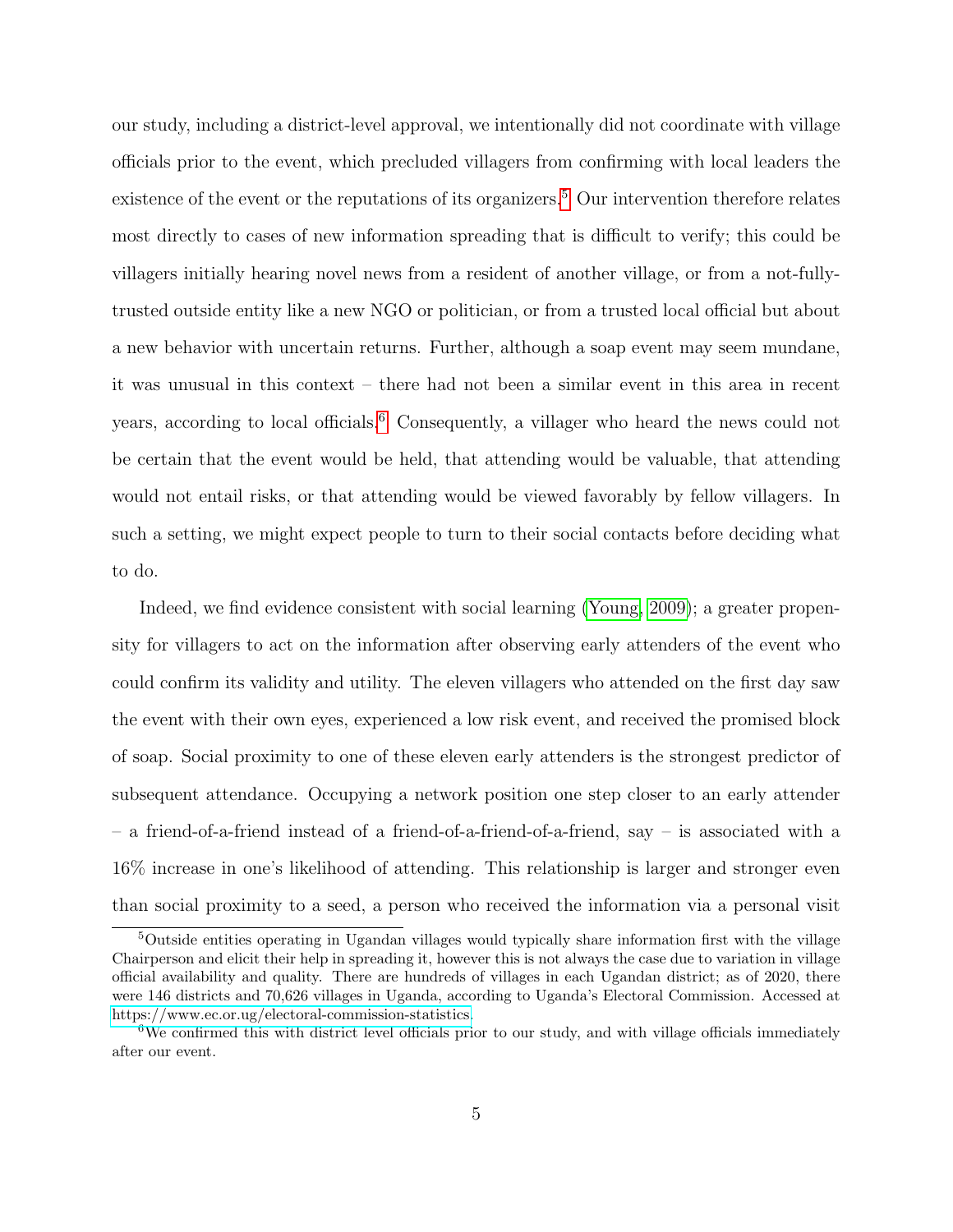by an enumerator. Social contacts who test out new behavior first and are able to credibly convey its benefit or low risk appear crucial to its subsequent popularity<sup>[7](#page-5-0)</sup> and, notably, may be different individuals than those selected as seeds.

Our results further highlight the subtle role that network centrality plays. Villagers who are more central in the network (high closeness centrality) and who have connections to peers who themselves have lots of connections (high eigenvector centrality) are, as expected, more likely to have heard about the event. These network positions afford privileged access to information flowing through the network. However, among those who were informed, the less central were more likely to act on the information and attend. We discuss possible explanations, such as that those with less well-connected peers are freer to take novel, potentially risky actions, which is consistent with a social influence model in which conformity motives can act as accelerators or inhibitors of innovation [\(Young, 2009\)](#page-38-7). It could also be that the most central face a higher economic –rather than social– opportunity cost to acting on new information. Adjudicating among these mechanisms is left for future research.

As a whole, our findings contribute new knowledge about how social networks play a role in the diffusion and adoption of new, difficult-to-verify, actionable information, first via a simple transmission of the seeded information, followed by a more complex process that creates secondary, social information that can motivate action. In the present context of valuable, actionable information spread in a village, the latter appears to be a function of lending credibility to the information. In sensitive situations, social ties may operate to reassure, reinforce, vet, and pass judgment on the action suggested by the seeded information. Consequently, social proximity to those who tested the action early is a powerful motivator, more powerful than proximity to those who heard first, and although the central network positions are indeed more likely to encounter the seeded information, they are not necessarily

<span id="page-5-0"></span><sup>7</sup>This result hints that early attenders in our setting may serve a function similar to the "social referents" that are most influential in reducing bullying in the setting of [Paluck, Shepherd and Aronow](#page-38-8) [\(2016\)](#page-38-8).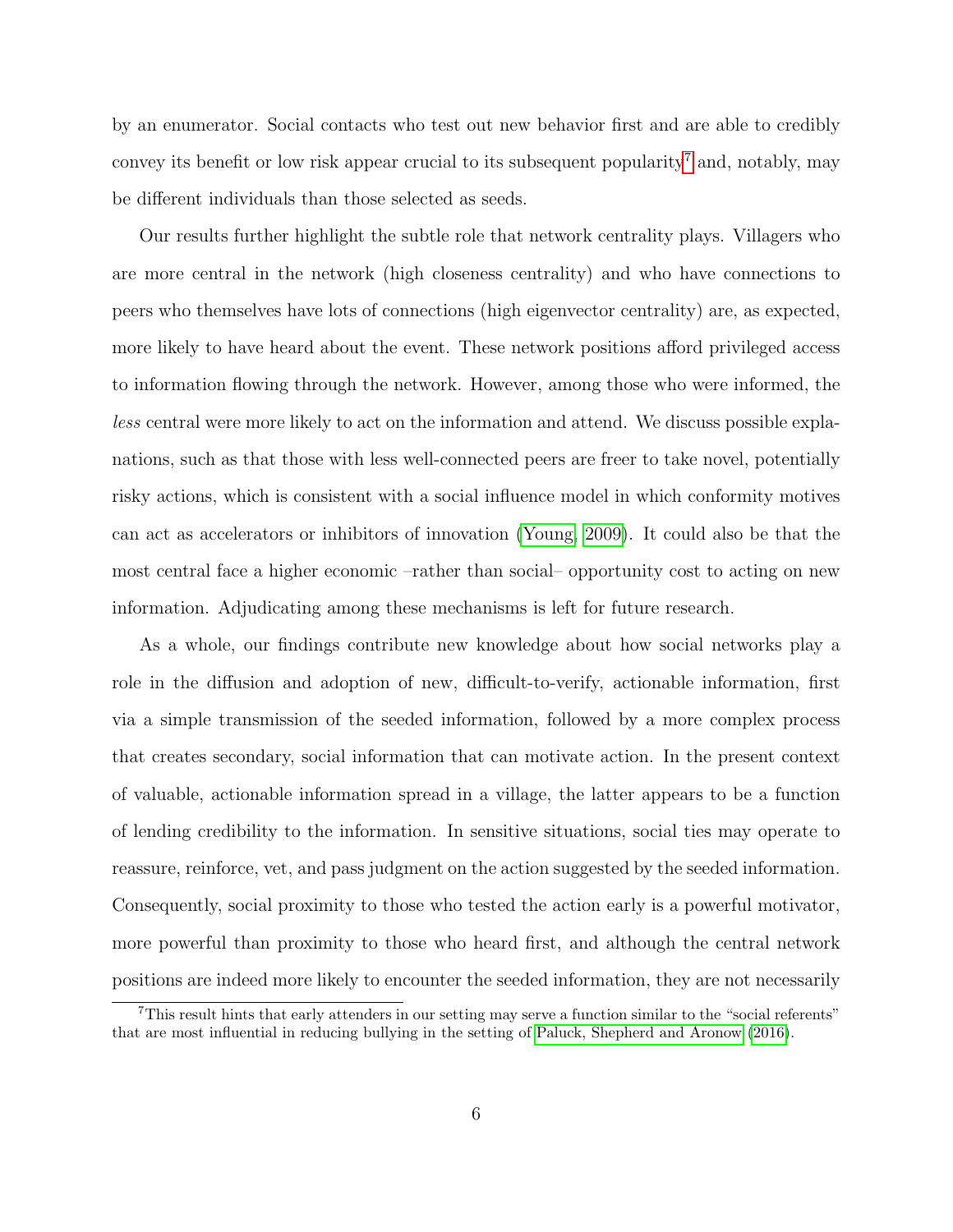more likely to be convinced to act on it.

Beyond the insights into how social networks function to motivate (or inhibit) behavior, our results also highlight important policy implications. When interventions include information campaigns, for instance about quality or corruption of local governance, best health practices, security incidents, and so on, an important design consideration is whom to choose as the injection points. Our findings suggest potentially different answers depending on whether the goal is exclusively to spread information or to change behavior based on the information. While seeding information with people who have high network centrality may be optimal for the wide reach of information [\(Banerjee et al., 2013\)](#page-34-0), a different set of injection points may be optimal for encouraging the most people to act on it if the information is sufficiently hard to verify and is encouraging behavior that is sufficiently unusual. When this is the case, rather than target the most central, our findings suggest that targeting a tight-knit pocket within the network, central or not, and encouraging them to act early may generate the largest cascade of behavior.

These conclusions are drawn from the spread of a single type of information in a single setting. Of course much is left for future work, especially to establish the generality of these findings. After describing the design and ethics of the study in greater detail, and then presenting the results, in the conclusion we return to important considerations for the design of related future studies as well as promising directions.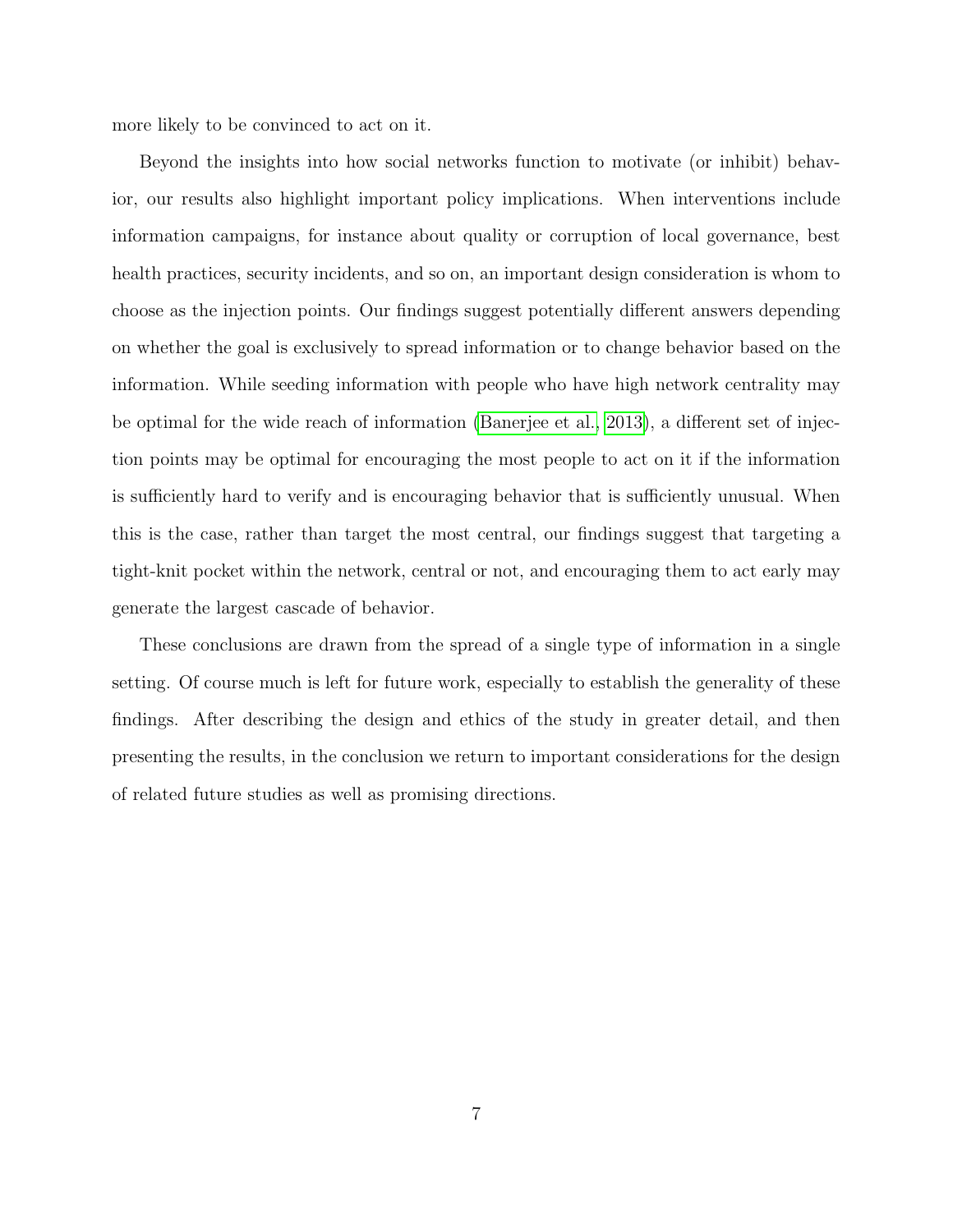## 2 Social Networks in Rural Uganda

We implemented our study in a village in the Teso region of Uganda.<sup>[8](#page-7-0)</sup> The study village has approximately 1,400 adult residents, is comprised predominantly of peasant farmers, and is largely ethnically homogeneous. Detailed demographic information can be found in Section 1 of the Supporting Information.

In our intervention, we seeded information with seven households, one selected at random from each of seven equally-sized areas within the village. For each selected "seed" household, a Ugandan enumerator who was not from the village personally visited and shared the information that starting in three days an event would be held at which all adults who take a survey would receive a large block of soap. The seeds were told that they were welcome to tell others, were asked a few basic questions about their household, and were given a sheet of paper containing the same information they were told about the event. Enumerators then left the village and stayed away for the next three days.

On the fourth day, the survey event began. The event was hosted at a church just outside of the village. A total of 138 people from the village or its outskirts attended the event, which was held over three days. Attendance exhibited a pattern of "early adopters" leading a cascade: 11 attended the first day, 81 the second day, and 46 the third day.<sup>[9](#page-7-1)</sup>

During the week following the event, enumerators conducted surveys door-to-door throughout the study village. All adults in all households within view of the seed households were

<span id="page-7-0"></span><sup>&</sup>lt;sup>8</sup>We implemented the same study simultaneously in a neighboring village. News traveled poorly there, perhaps due to ethnic heterogeneity and mistrust (see [Larson and Lewis, 2017\)](#page-37-5) and only one person from that village acted on it. Since the villages' networks are distinct, we restrict analyses here to the village where action was more common. However, given other recent findings that different network structures correlate with ethnic demography [\(Eubank, 2019\)](#page-36-5) and families' influence over village politics [\(Cruz, Labonne and](#page-35-8) Querubín, 2017), conducting similar studies in more villages that vary along these attributes will be an important next step for future research.

<span id="page-7-1"></span><sup>9</sup>On the second day, more arrived at the event site than our team had time to survey; those who could not be surveyed were given a coupon that would allow them to attend on the third day. Only those with coupons from the second day were surveyed on the third day. For this reason, when we contrast early with late attenders, we pool the second and third day attenders.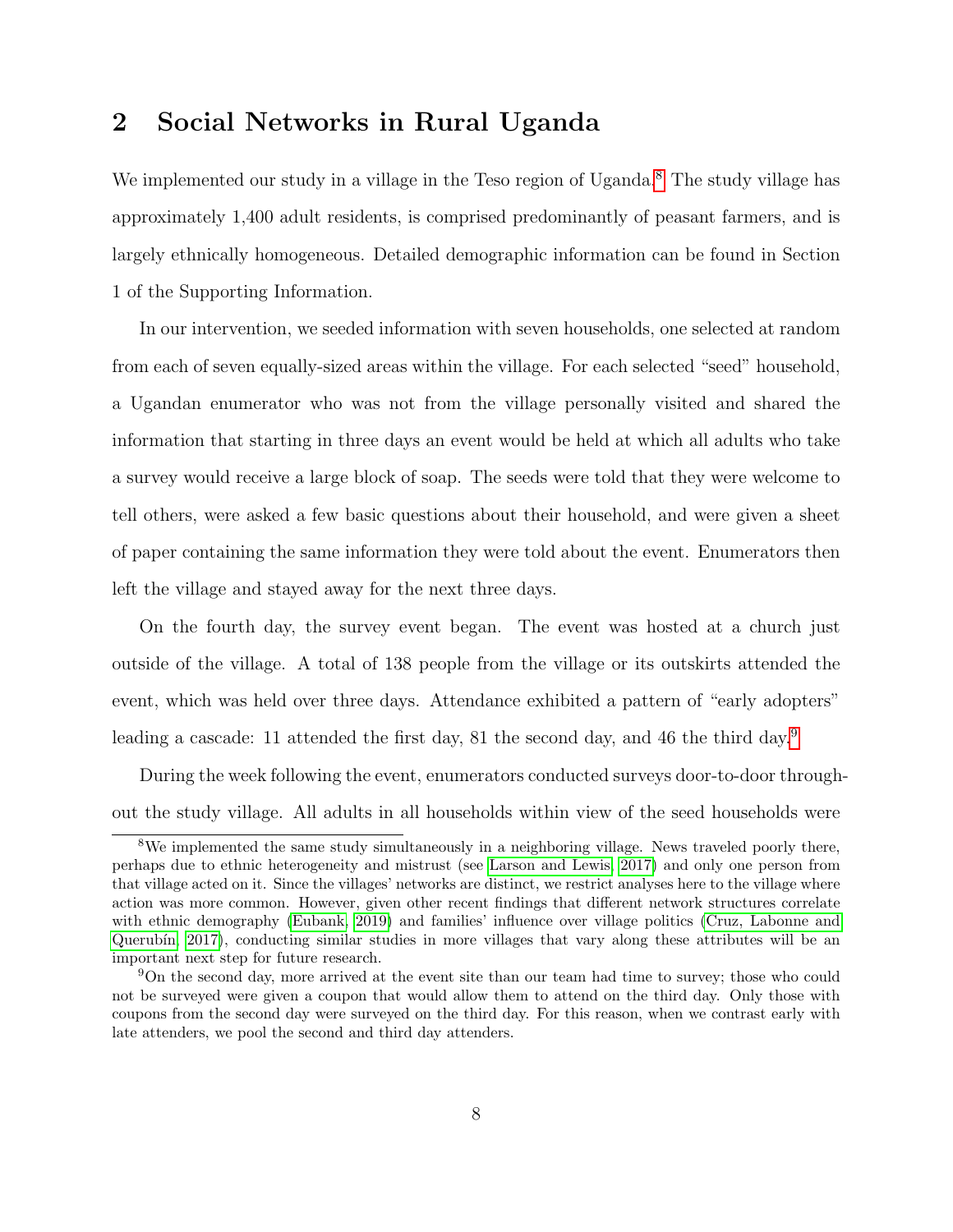invited to take the survey, and at least one adult in all other households in the village was invited to take the survey. In total, 328 individuals were surveyed.

Surveys administered at the event asked demographic information, general networks questions, and questions specific to learning and spreading word about the event, including from whom the respondent heard the information and whom they told. Surveys administered after the event asked demographic information, general networks questions, whether or not the respondent knew about the event and, if they claimed to know, who they heard from and whom they told. Additional details about the design can be found in Section 2 of the Supporting Information.

Our data are novel in two respects. First, in addition to a measure of who heard and acted on the information—a record of who attended the event—we also have a measure of who merely heard the information. Our surveys reveal that an additional 130 individuals throughout the village heard about the event but did not attend. By conditioning our analyses of attendance on hearing about the event, we can explore the role of networks in encouraging attendance beyond an information effect.

Second, because our event was held over multiple days, we can separate out those classically called "early adopters" in technology adoption studies. Here we refer to the 11 who attended on day one of the event as the "early attenders." As we demonstrate below, social proximity to these individuals turns out to be the most robust determinant of attendance.

#### 2.1 The Uncertainty of the Seeded Information

One important feature of our design is the novelty of the information that we seeded and the action that it motivated. Although it would be easy to classify the news of "free soap" as benign, risk-free, and even boring, the reaction of the villagers suggests it was not regarded this way. Extensive daily, in-person discussions between one of the authors who was in Teso throughout the study and the local enumeration team indicate that many villagers found the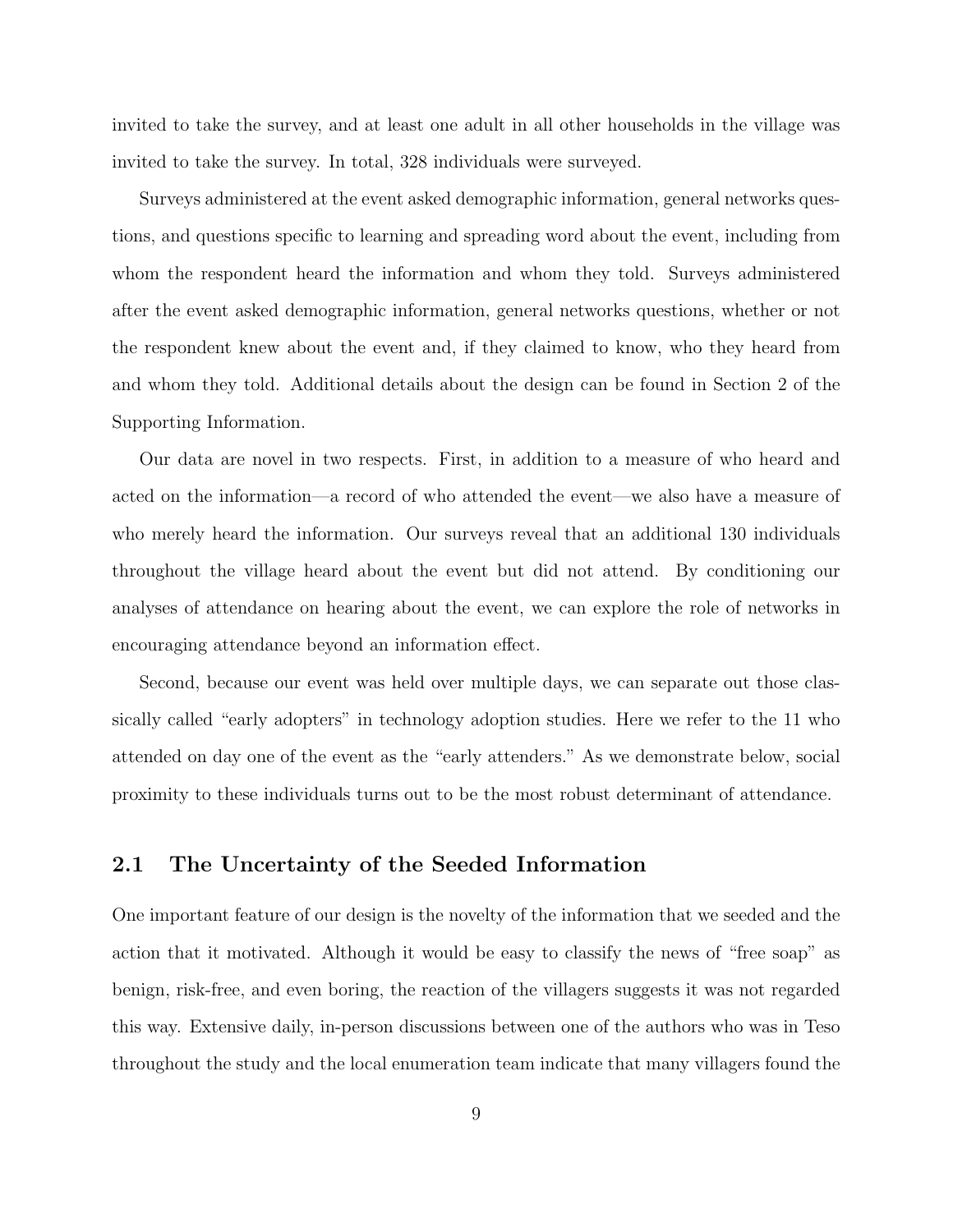event to be unusual. For example, despite the team's care to convey the information clearly, a few villagers expressed concerns about the possible presence of witchcraft at the event.

This uncertainty is further compounded by the opportunity cost of attending. Travel to the event could be a substantial investment of time – respondents who did attend reported traveling between 2 and 180 minutes to reach the church, with a mean travel time of 50 minutes. Any doubt about whether the event would in fact be held or would in fact offer soap could render this travel time not worthwhile.

If social networks play a special role in environments of uncertainty or sensitivity, we expect our design to capture this.

#### 2.2 Ethics

When designing the study, we carefully considered the ethical issues posed by seeding new information in a community. Importantly, we wanted to provide information that, while novel and not straightforward to verify, would pose minimal, if any, risk of harm. With this goal in mind, we opted to share accurate information about a future event of our own design.

Participation was voluntary; we carefully trained enumerators to request informed consent to receive information about the event, and to respond to our event and post-event survey. We chose soap as the compensation for participating in our survey in consultation with several Ugandan colleagues who had experience as both researchers and with NGOs; our aim was to provide an item that would be genuinely useful to any household in the village.

We selected Teso because it was a region where one of the authors had conducted extensive qualitative fieldwork on a prior project and knew the local political and social terrain well. That author remained in Teso for the duration of the study to engage with local officials and directly oversee data collection. We chose the study village because of its size, demography, and rural character; it appeared to be roughly representative of typical villages in Teso.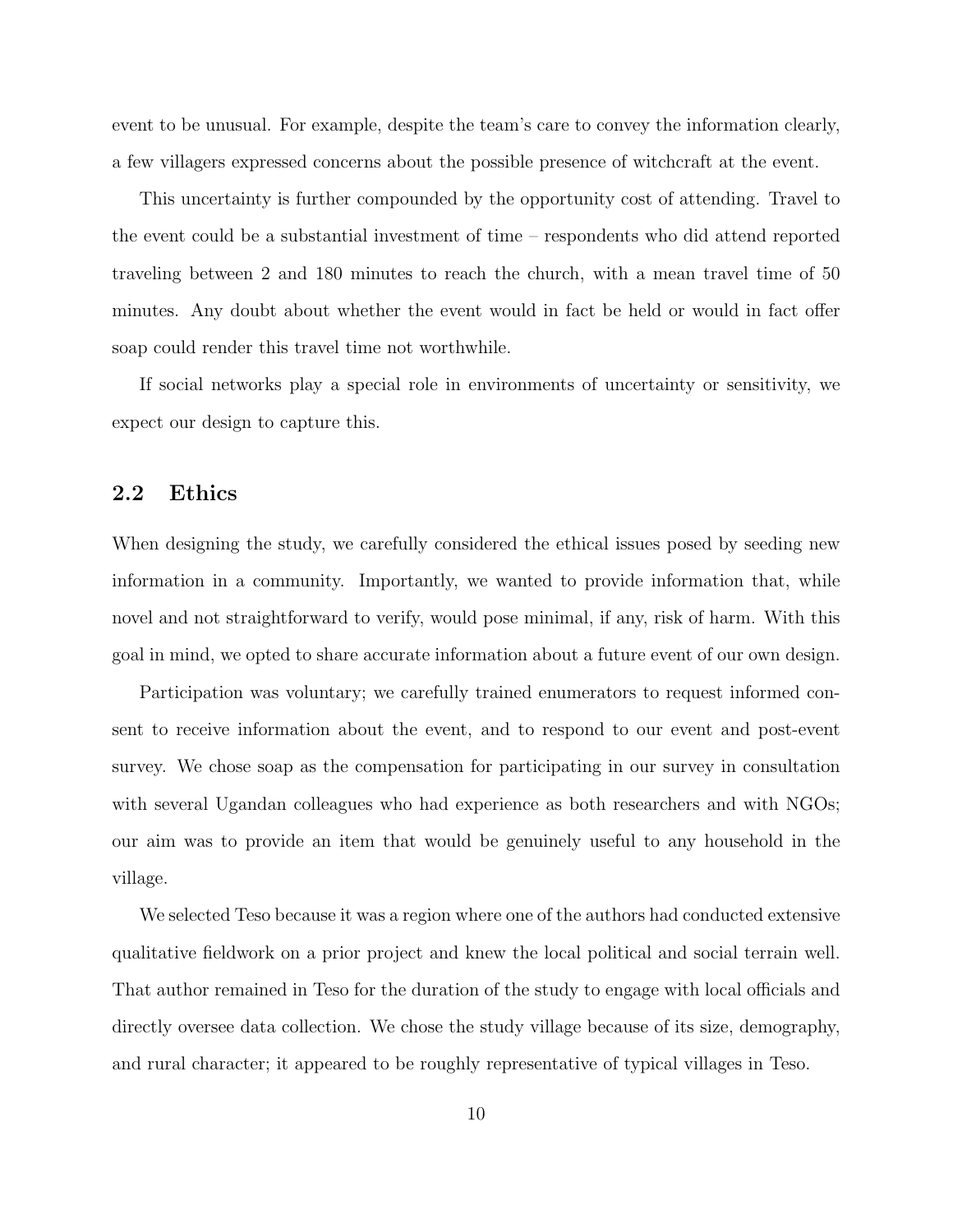We conducted the study with prior approvals from the authors' university Institutional Review Boards, from Uganda's National Council on Science and Technology, and from the relevant district-level officials. As discussed above, we waited until after our information was seeded and our event had ended before debriefing with the relevant village officials; we wanted to learn about how villagers would respond to new information that could not be easily verified with their local official.

When we learned on the last day of our event that some villagers had conveyed concern about the possibility of witchcraft at our event, we immediately arranged meetings with local village officials and local religious officials to understand the nature and extent of these concerns in the village. We learned from these meetings that any concerns that had existed were held by just a small number of villagers, and had reflected general skepticism about the existence of and intention behind the event, rather than a perception of physical danger.<sup>[10](#page-10-0)</sup> We trained the research team that conducted surveys in the village after the event to offer and to share transparently any details of our study with villagers.

#### 2.3 The Social Network of a Village in Eastern Uganda

Both the event and the post-event surveys collected information on seven dimensions of a social network. Respondents were asked to name up to five other individuals with whom they discuss politics, discuss religion, speak on the phone, share secrets, share meals, spend time, and whose homesteads they visit, for possible maximum of 35 total names offered. The exact text of the network elicitation questions can be found in the Supporting Information, along with additional information about each network.

<span id="page-10-0"></span>We selected these networks to maximize coverage of opportunities for word-of-mouth

 $10$ Connotations of witchcraft in African society do not necessarily include danger. For example, one scholarly volume explains, "Across the [African] continent, people see witchcraft less as extraordinary than as everyday and ordinary," and invoking witchcraft has been interpreted as communicating humor, irony, or skepticism [\(Moore and Sanders, 2003,](#page-38-9) 4, 5).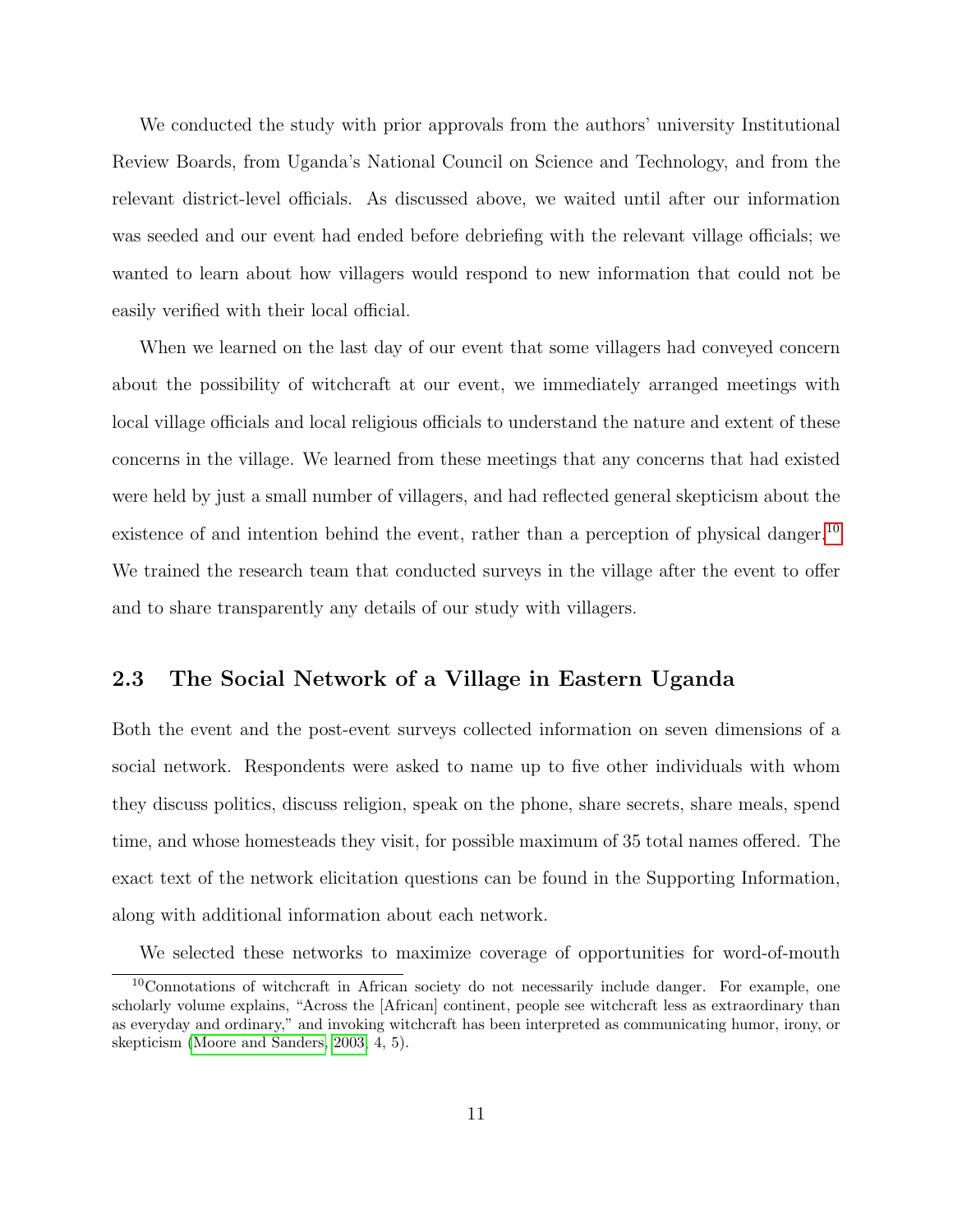communication that are present in a rural village. Figure [1](#page-11-0) shows the extent to which ties in one network are also present in each of the other networks. While there is considerable overlap, each network type contributes substantial information about a person's social relationships.

<span id="page-11-0"></span>

|                   |                  | Visit- 0.122               | 0.048          | 0.065          | 0.055          | 0.124                | 0.078          | $\overline{1}$      |
|-------------------|------------------|----------------------------|----------------|----------------|----------------|----------------------|----------------|---------------------|
| Overlapping Layer | Time-            | 0.195                      | 0.098          | 0.233          | 0.229          | 0.319                | $\overline{1}$ | 0.148               |
|                   | Secret- 0.115    |                            | 0.102          | 0.148          | 0.124          | $\blacktriangleleft$ | 0.151          | 0.111               |
|                   | Religion - 0.086 |                            | 0.057          | 0.165          | $\overline{1}$ | 0.199                | 0.173          | 0.078               |
|                   | Politics-        | 0.054                      | 0.057          | $\overline{1}$ | 0.086          | 0.124                | 0.092          | 0.049               |
|                   | Phone - 0.049    |                            | $\overline{1}$ | 0.072          | 0.038          | 0.107                | 0.049          | 0.046               |
|                   | Meal-            | $\overline{\phantom{0}}$ 1 | 0.059          | 0.08           | 0.067          | 0.144                | 0.116          | 0.137               |
|                   |                  | Meal                       | Phone          | Politics       | Religion       | Secret               | Time           | $\overline{V}$ isit |
|                   | Overlapped Layer |                            |                |                |                |                      |                |                     |

Figure 1: Heatmap of Overlap Between Networks

Note: we define overlap as the proportion of links of the overlapped layer (x-axis) contained in the overlapping layer (y-axis). Percentages are low in part because respondents could name anyone, including those outside of our sample. The same figure including only links that connect two respondents can be found in the Supporting Information.

We begin our analyses using the union of these seven networks to capture an aggregate social network. In Section [3.3,](#page-23-0) we disaggregate the network to explore the role of each type of link.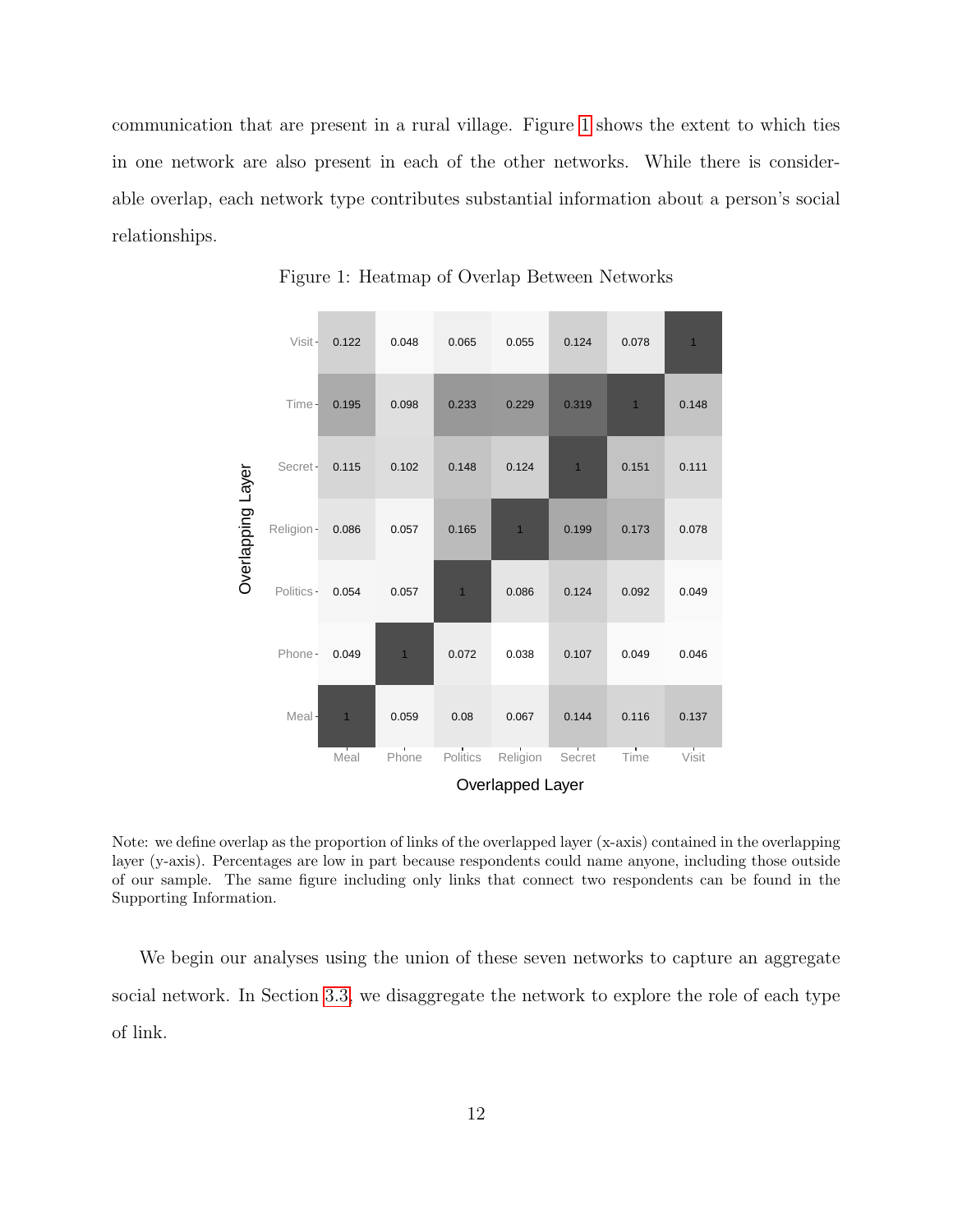#### 2.4 Who Heard, Who Attended

Our data contain two outcomes: learning new information (hearing about the event), and acting on new information (attending the event). Our measure of who acted on the information is perfect: we observed attendance at the event. Our measure of who heard the information is perfect for those who attended (who could not have attended without hearing the information we seeded), and self-reported for those who heard but did not attend. In the post-event survey, we asked those who claimed to have heard about the event to name the item given to attenders. All who claimed to have heard correctly named "soap." While we cannot be sure that those who claimed they did not hear were being truthful, the great extent of people reporting that they did hear suggests that saying so was not generally perceived to be costly.

Table [1](#page-13-0) reports raw comparisons of mean demographic information for those who neither heard nor attended, those who heard but did not attend, and those who attended. Relative to non-attenders, those who attended were significantly more likely to be female. No other demographic difference is statistically significant at the .05 level.

Network measures, on the other hand, differ starkly between those who heard and those who did not, and between those who attended and those who heard but did not attend (see Figure [2\)](#page-14-0). A few differences in network position stand out. First, we look at eigenvector centrality, a standard measure of a node's influence in a network. A node has a high score (is influential) if it is itself connected to other highly connected nodes. We observe that those who heard but did not attend are much more eigenvector central in the network than those who did not hear, and are also significantly more eigenvector central than those who attended (Figure [2d\)](#page-14-0). Second, both those who heard and those who attended have a larger proportion of their network neighbors who heard (Figure [2a\)](#page-14-0). Finally, both those who heard and those who attended are significantly closer –are separated by a fewer number of edges–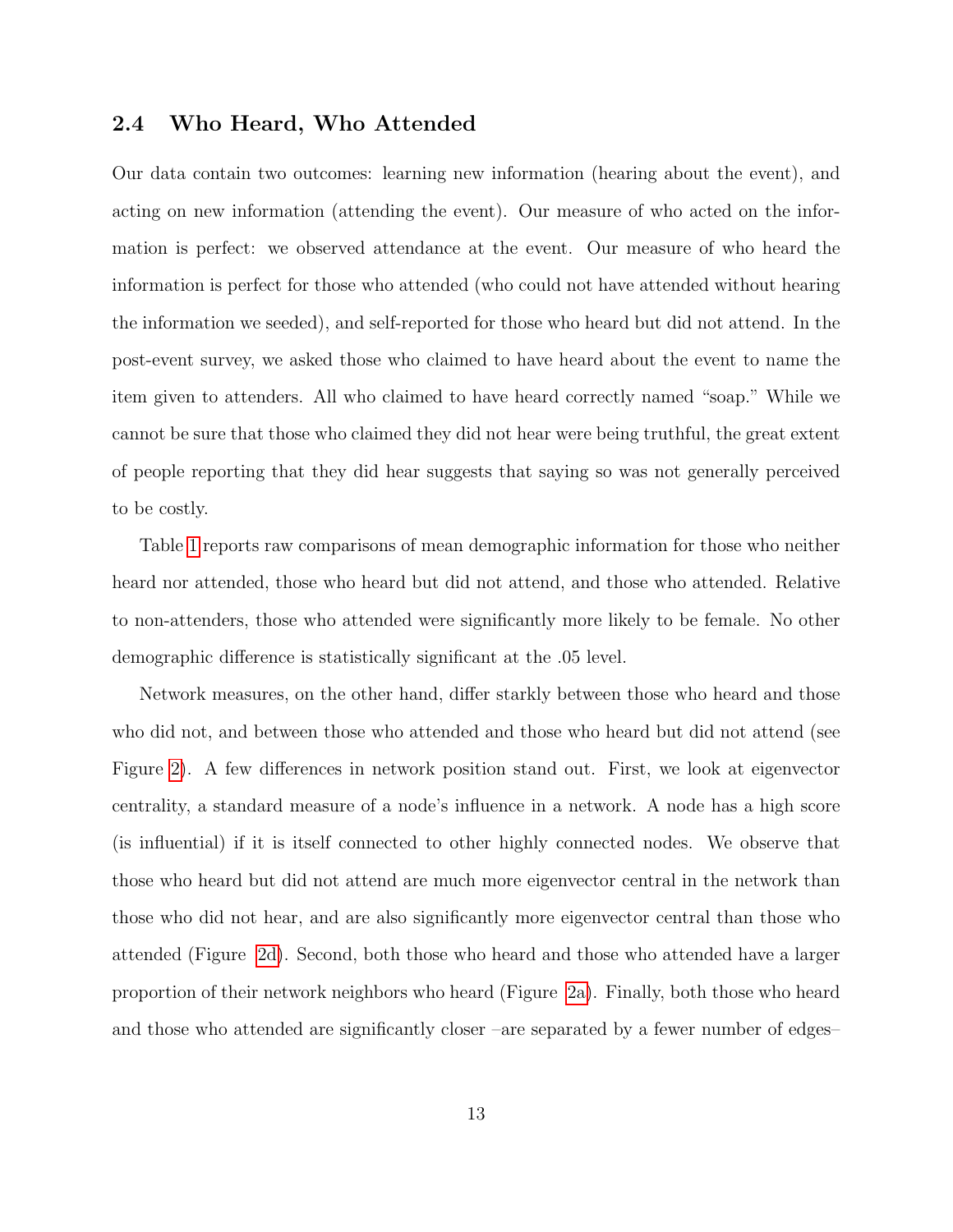Table 1: Base are those who neither heard nor attended. Hearers are those who heard but did not attend. Attenders are those who both heard and attended the event. P-values in Hearers and Attenders columns are from comparison to Base; in Hear v. Attend column from comparison of Hearers and Attenders.

<span id="page-13-0"></span>

|                                                        | Base  | Hearers | Attenders | Hear v. Attend |
|--------------------------------------------------------|-------|---------|-----------|----------------|
| Prop. female                                           | 0.59  | $0.73*$ | $0.79**$  |                |
| Age                                                    | 39.43 | 39.88   | 37.57     |                |
| Prop. married                                          | 0.79  | $0.91*$ | 0.83      | $\ast$         |
| Prop. Catholic                                         | 0.63  | 0.63    | 0.68      |                |
| Housing material $(1 = \text{cement}, 0 = \text{mud})$ | 0.10  | 0.13    | 0.14      |                |
| Educ. $(3 =$ some primary, $4 =$ finished primary)     | 3.34  | 3.33    | 3.23      |                |
| Prop. unemployed                                       | 0.03  | 0.02    | 0.04      |                |
| Prop. working part time                                | 0.42  | 0.47    | 0.46      |                |
| Prop. working full time                                | 0.15  | 0.10    | 0.18      | $\ast$         |
| Prop. retired                                          | 0.39  | 0.42    | 0.32      | $\ast$         |
| Number of People                                       | 59    | 130     | 138       |                |
| $*$ $\sim$ 0.1 $**$ $\sim$ 0.0 $*$ $**$ $\sim$ 0.01    |       |         |           |                |

<sup>∗</sup>p<0.1; ∗∗p<0.05; ∗∗∗p<0.01

to early attenders than those who neither heard nor attended (Figure [2b\)](#page-14-0).<sup>[11](#page-13-1)</sup> Interestingly, distance to a seed– a person with first knowledge of the information and given an information sheet from the information source– is less separating: those who heard are closer to a seed, but those who attended are not.

In both the event and post-event survey, in addition to inquiring about social network ties in general, we asked respondents to name people who told them and whom they told about the event. By comparing these initial sources of information about the event to the reported social network ties, we can identify the kinds of relationships that transmitted information about the event.

Figure [3](#page-15-0) shows the proportion of ties of each type that were reported to have transmitted information about the event. All seven relationships were capable of transmitting information about the event. Ties that connote sharing secrets and spending time are particularly conducive– about a fourth and a fifth of secret and time ties in our data were reported to

<span id="page-13-1"></span> $11$ Distance between two nodes refers to the shortest number of edges connecting them. If two nodes are neighbors, their distance is equal to 1, the edge that connects them.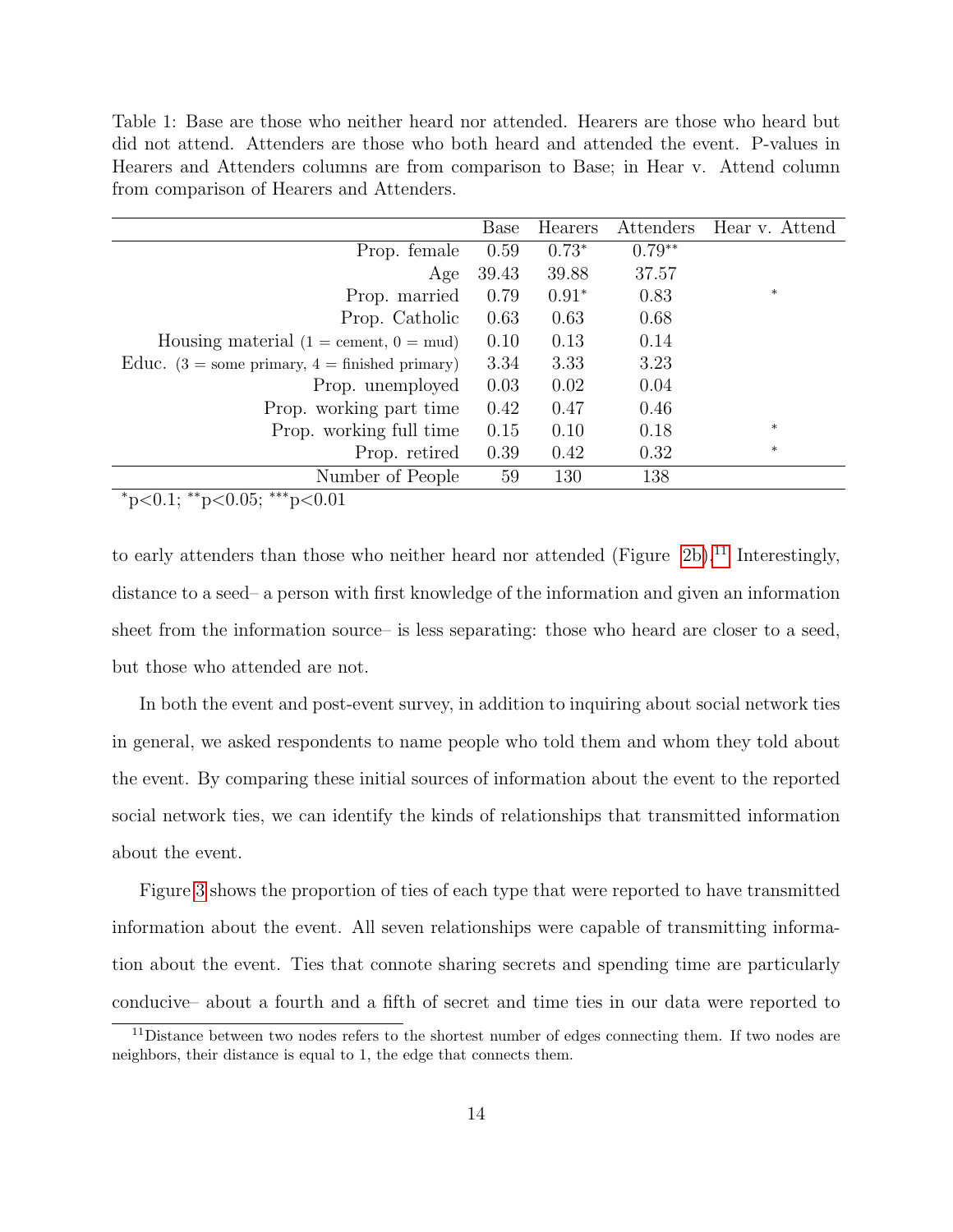Figure 2: Base are those who neither heard nor attended. Hearers are those who heard but did not attend. Attenders are those who both heard and attended the event. Same legend applies to all figures.

<span id="page-14-0"></span>

4 Average minimum distance (to) Average minimum distance (to) 3 2 1  $0$ l, Seeds Early attenders All peers

(a) Average proportion of peers that heard but did not attend and proportion of peers that heard and attended.

(b) Average distance to seeds, early attenders and all peers.



(c) Average number of peers and peers of peers.



(d) Eigenvector centrality.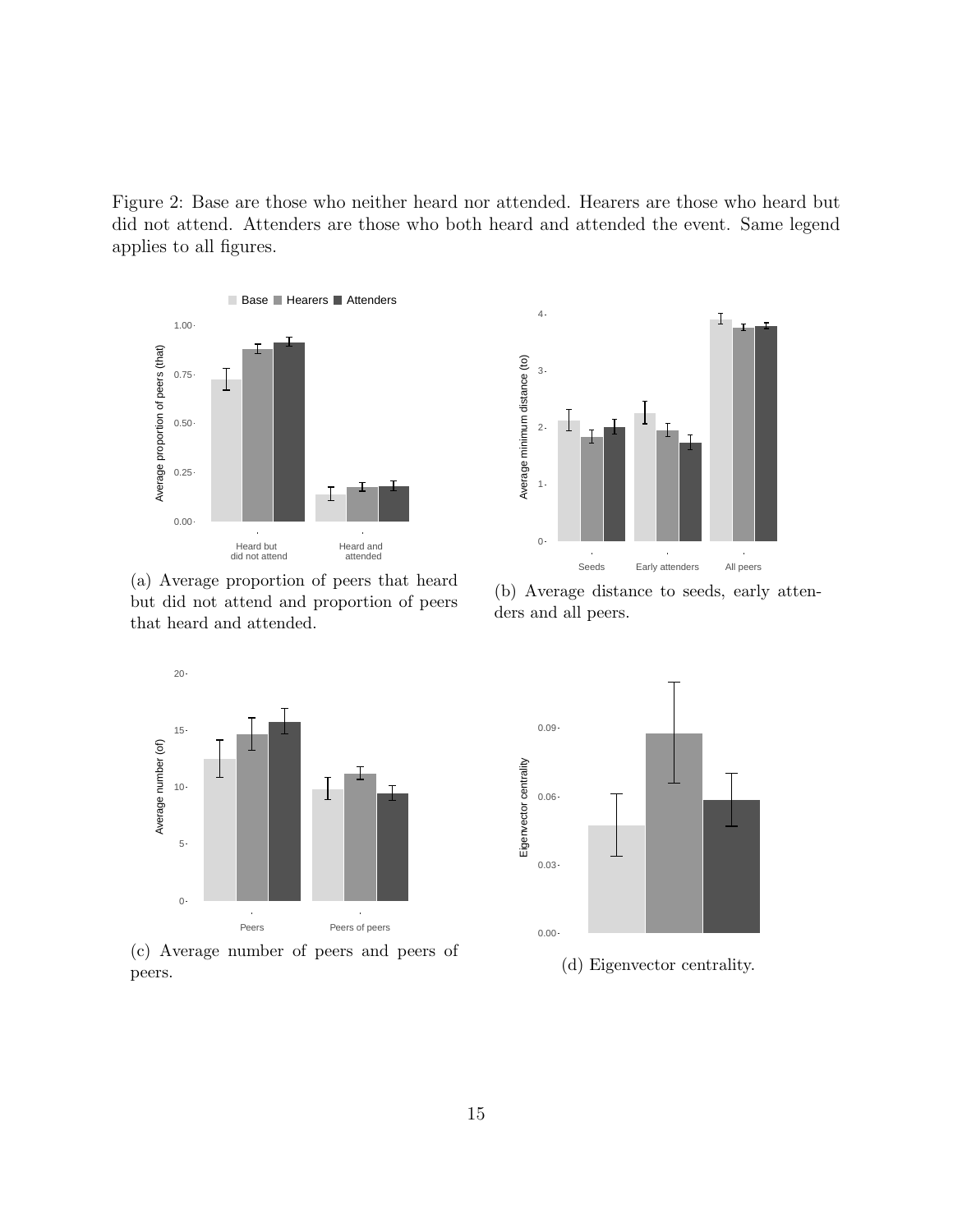have also directly transmitted information about the event. The phone network is least conducive. While this may seem counterintuitive, respondents were also asked by what means they learned about the event. Exactly zero respondents learned about the event over the phone, and fewer than a third of respondents own a phone.[12](#page-15-1)

<span id="page-15-0"></span>Figure 3: Percentage of links of each type a respondent said were used to transmit information about the event.



Inquiring about a person's source and target of information reveals only a small part of the process by which people become informed and motivated. This question detects the most salient initial sources and targets of information, and confirms that social networks provide

<span id="page-15-1"></span> $12$ That five percent of ties in the phone network were also ties along which news of the event passed does not contradict the fact that no one learned over the phone. Even though five percent of phone ties match with informing ties, this does not mean the person was told *while talking on the phone*. This match simply means that the person who was the source or recipient is related socially by this function. As Figure [1](#page-11-0) shows, some of these relationships appear in other networks as well.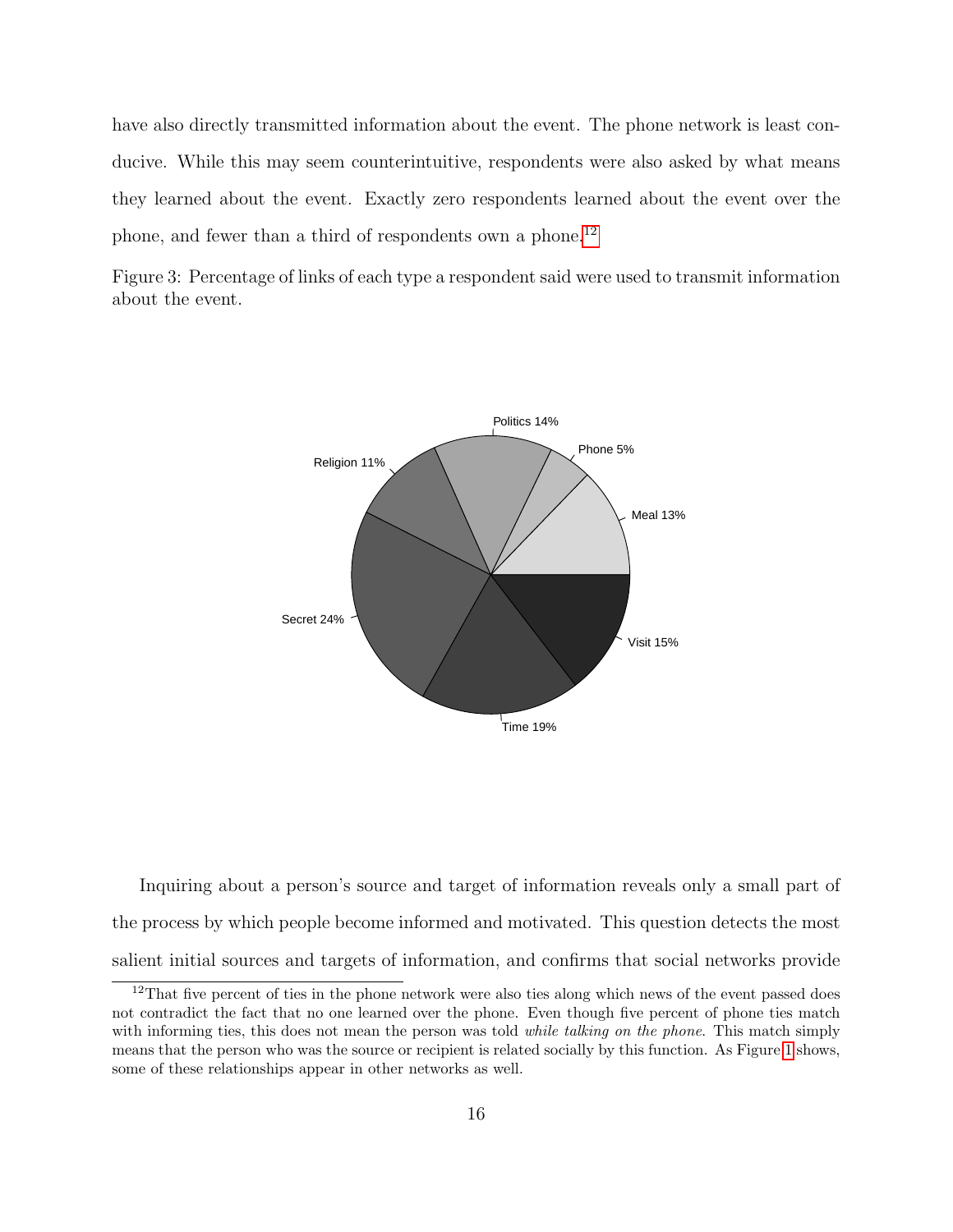opportunities to pass information along. However, social networks also provide opportunities to generate social information – to discuss, verify, vet, establish social judgment about, and reinforce new information. Our direct questioning of initial sources and targets only scratches the surface of this process. In the next section, we use information about who heard, who attended, and respondents' social networks to dig deeper into the process by which social networks inform and motivate.

#### 2.5 Overview of Methods

Our approach in the next section is to relate the network position of individuals to their propensity to hear, and to their propensity to attend conditional on hearing. The network position of one respondent in a village is, by definition, not independent of the network position of other respondents in that village. For this reason, we risk attributing too much precision to the results of regressions that rely on independence assumptions.[13](#page-16-0) We take a number of measures to ensure that our results are statistically and substantively significant. When we use a parametric model, we employ a high threshold of statistical significance, and verify the result with a battery of alternate specifications. Some of our results rely on comparisons of the same model (other than the dependent variable) on the same network; comparisons of precision and magnitude hold the dependency structure constant. We further confirm results with a nonparametric test which takes the dependencies in the network as given. Because many network statistics are themselves correlated, we verify the importance of seemingly significant statistics with placebo tests which also allow us to compare results within the dependency structure of our particular data. These verifications and robustness checks can be found in the Supporting Information.

<span id="page-16-0"></span><sup>&</sup>lt;sup>13</sup>Exponential Random Graph Models and Latent Space Models handle dependencies well when the dependent variable is a link, but our dependent variables of interest are at the level of the node.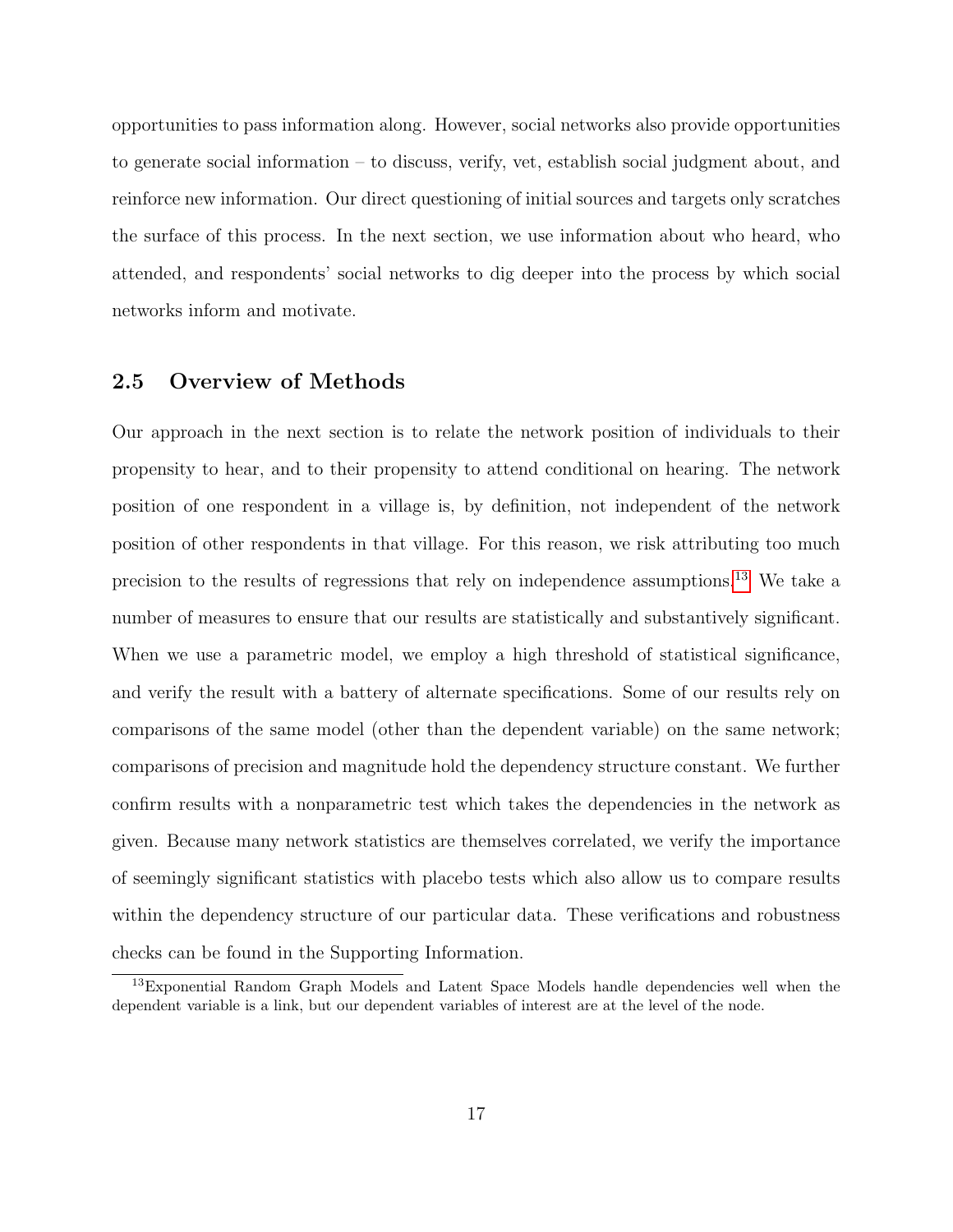## 3 Results

We begin by assessing evidence for the contagion of information and of behavior through the social network. If straightforward contagion were at play as stipulated in the diffusion literature, the larger the proportion of a villager's neighbors that exhibit the outcome, the more likely the villager is to exhibit the outcome as well.

#### 3.1 Assessing Simple Contagion

We perform three tests for simple contagion. First, we use logistic regression to test the unconditional relationship between the proportion of one's neighbors who exhibit the outcome (hear or attend) and whether one exhibits the outcome. If contagion were simply a matter of exposure to others in a social network, the effect of network neighbors should be apparent unconditionally– regardless of demographic or other network attributes. Second, we respecify the logistic regressions to condition on the number of network neighbors. Third, we use a non-parametric approach to examine the extent of clustering in the social network with respect to hearing and to attending. All three tests strongly support the simple contagion of hearing and cast strong doubt on the simple contagion of attending.

Table [2](#page-18-0) reports the results of the first and second tests for the outcome of hearing about the event, displaying the marginal effects of each variable. Here we see strong evidence supporting simple contagion: the larger the proportion of a person's network neighborhood that heard about the event (Prop. of peers that heard), the more likely it is that the person heard about the event. A person whose full neighborhood heard is  $68\%$  more likely to have heard than a person for whom none of her neighbors heard. Controlling for the size of the neighborhood (Number of peers) changes the relationship little. This finding is consistent with a straightforward contagion process in which greater exposure to hearing about an event made a person more likely to "catch" the information.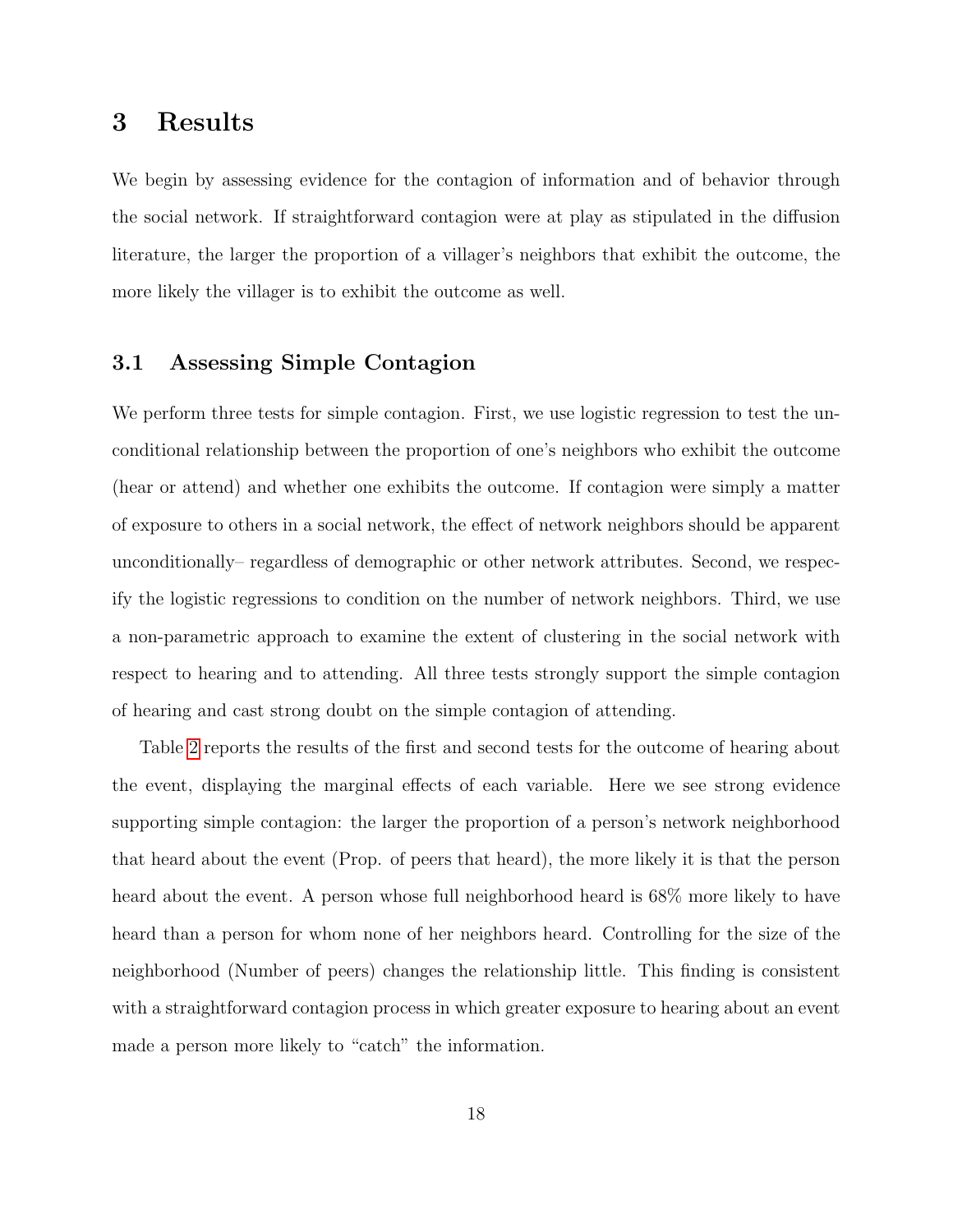<span id="page-18-0"></span>

|                           |            | P(Hear About the Event) |
|---------------------------|------------|-------------------------|
|                           | (1)        | $\left( 2\right)$       |
| Prop. of peers that heard | $0.680***$ | $0.647***$              |
|                           | (0.117)    | (0.120)                 |
| Number of peers           |            | $0.006**$               |
|                           |            | (0.003)                 |
| Adj. R-Squared            | 0.141      | 0.156                   |
| Observations              | 326        | 326                     |

Table 2: Relationship between proportion of peers who heard and hearing about the event

 $*_{\text{p}<0.1}$ ;  $*_{\text{p}<0.05}$ ;  $*_{\text{p}<0.01}$ 

Note: Reported values are the marginal effects for the average observation. Network statistics calculated for undirected aggregate social network.

Table [3](#page-19-0) reports the results of the first and second tests for attendance for all who heard about the event. In contrast with the spread of information, the spread of behavior does not appear to exhibit simple contagion. It is *not* the case that the more of one's network neighbors who attended the event, the more likely one is to have attended.<sup>[14](#page-18-1)</sup>

The Supporting Information contains additional analyses that show that these results are not sensitive to including those who did not hear in the attendance regressions, to using the existence of a tie to one who heard or attended instead of the proportion of peers who heard or attended, or to including various sets of control variables.

As a third test for contagion, we turn to a non-parametric approach that naturally accounts for the dependencies in network data.[15](#page-18-2) If an outcome spread through a network

<span id="page-18-1"></span><sup>&</sup>lt;sup>14</sup>Because the tests for attending include only those who heard about the event and so were eligible to attend, the sample size is smaller than the tests for hearing. It is conceivable that the difference in hearing and attending is an artifact of a difference in power and not a difference in the process that spread the outcome. To assess this, we take random samples of size 268– the number that heard about the event– from the data used for the specifications in Table [2](#page-18-0) and rerun the analyses on the smaller samples. Doing so 10,000 times produces estimates significant at the .05 level in every case. The estimate in the simple regression ranges from .47 to .98, and the estimate in the conditional regression ranges from .44 to .95 in the shrunken samples. The smaller sample size is not masking a contagion effect for attendance– if the data used to estimate the models for hearing were as small, the results would retain their statistical significance.

<span id="page-18-2"></span><sup>&</sup>lt;sup>15</sup>Of course, since the two outcomes are compared for the same network, the extent of underlying dependence among network neighborhoods is the same. Consequently, the relative statistical precision in the parametric models is still meaningful.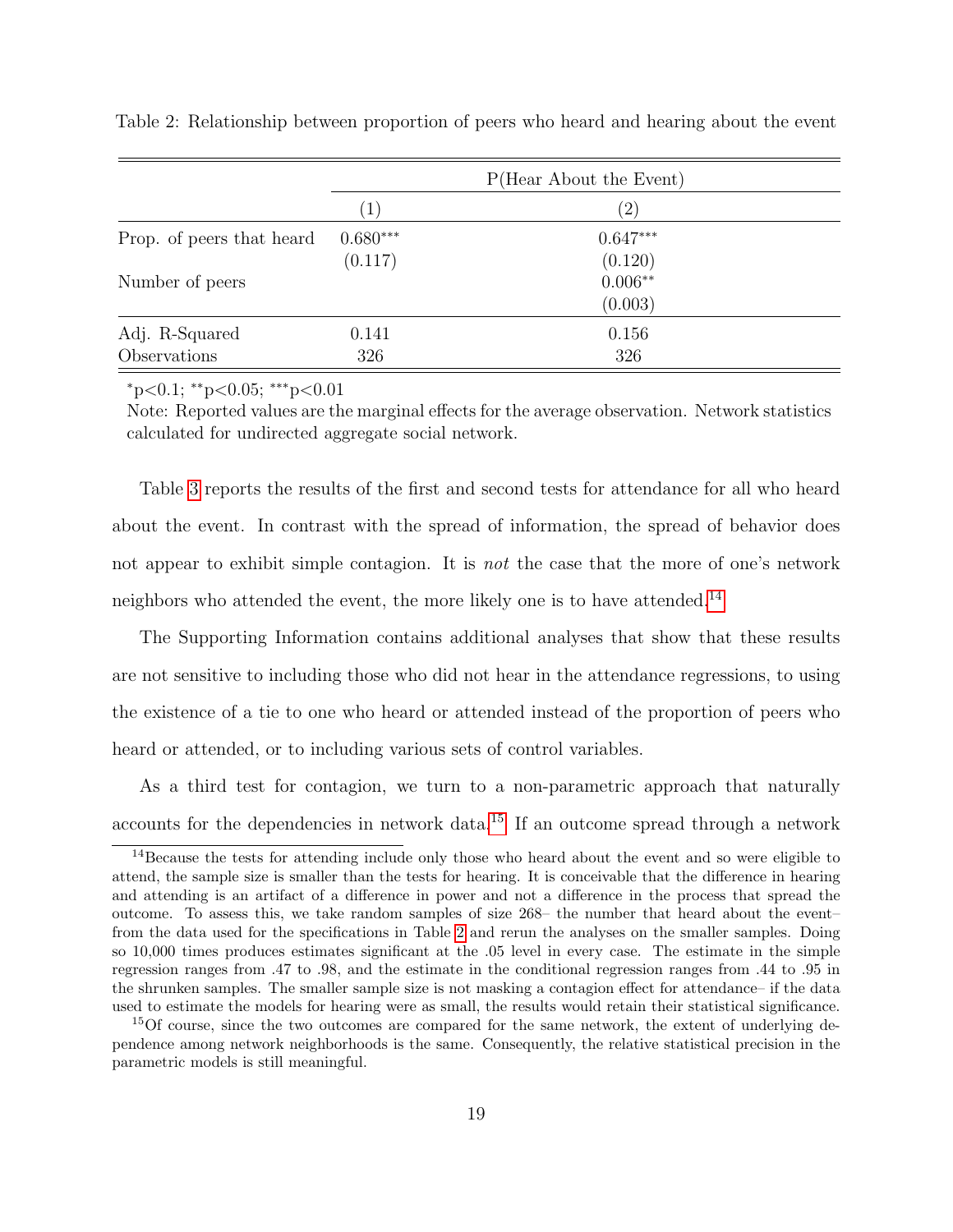<span id="page-19-0"></span>

|                              |                  | $P($ Attend the Event $)$ |
|------------------------------|------------------|---------------------------|
|                              | $\left(1\right)$ | $\left( 2\right)$         |
| Prop. of peers that attended | 0.083            | 0.086                     |
|                              | (0.224)          | (0.225)                   |
| Number of peers              |                  | 0.005                     |
|                              |                  | (0.005)                   |
| Adj. R-Squared               | 0                | 0.005                     |
| Observations                 | 268              | 268                       |

Table 3: Relationship between proportion of peers who attended and attending the event

 $*p<0.1$ ;  $*p<0.05$ ;  $**p<0.01$ 

Note: Reported values are the marginal effects for the average observation. Data include all respondents who heard about the event. Network statistics calculated for undirected aggregate social network.

from node to node via a contagion process, then those nodes exhibiting the outcome should be more connected to one another in the network than a randomly selected set of nodes of the same size from the same network would be. Following this logic, we randomly sample, from the network, sets of 268 nodes – the number that heard about the event – and compare the number of ties among these sets to the number of ties observed among the 268 whom we know heard. We find that a number of ties as high as the observed value would only be expected by chance less than .1% of the time; a statistical significance at the .001 level. Performing the same on sets of nodes of size 138 – the number of attenders – reveals that we would observe a number of ties at least as high as the number among the actual attenders 18% of the time, falling short of conventional thresholds for statistical significance. Figure [4](#page-20-0) shows the sampling distributions generated by this test. The non-parametric approach confirms that hearing about the event likely followed a contagion process while attending the event did not.

If the social network played a role in encouraging attendance, it was not via a simple contagion process. We now turn to a deeper investigation of the determinants of attendance.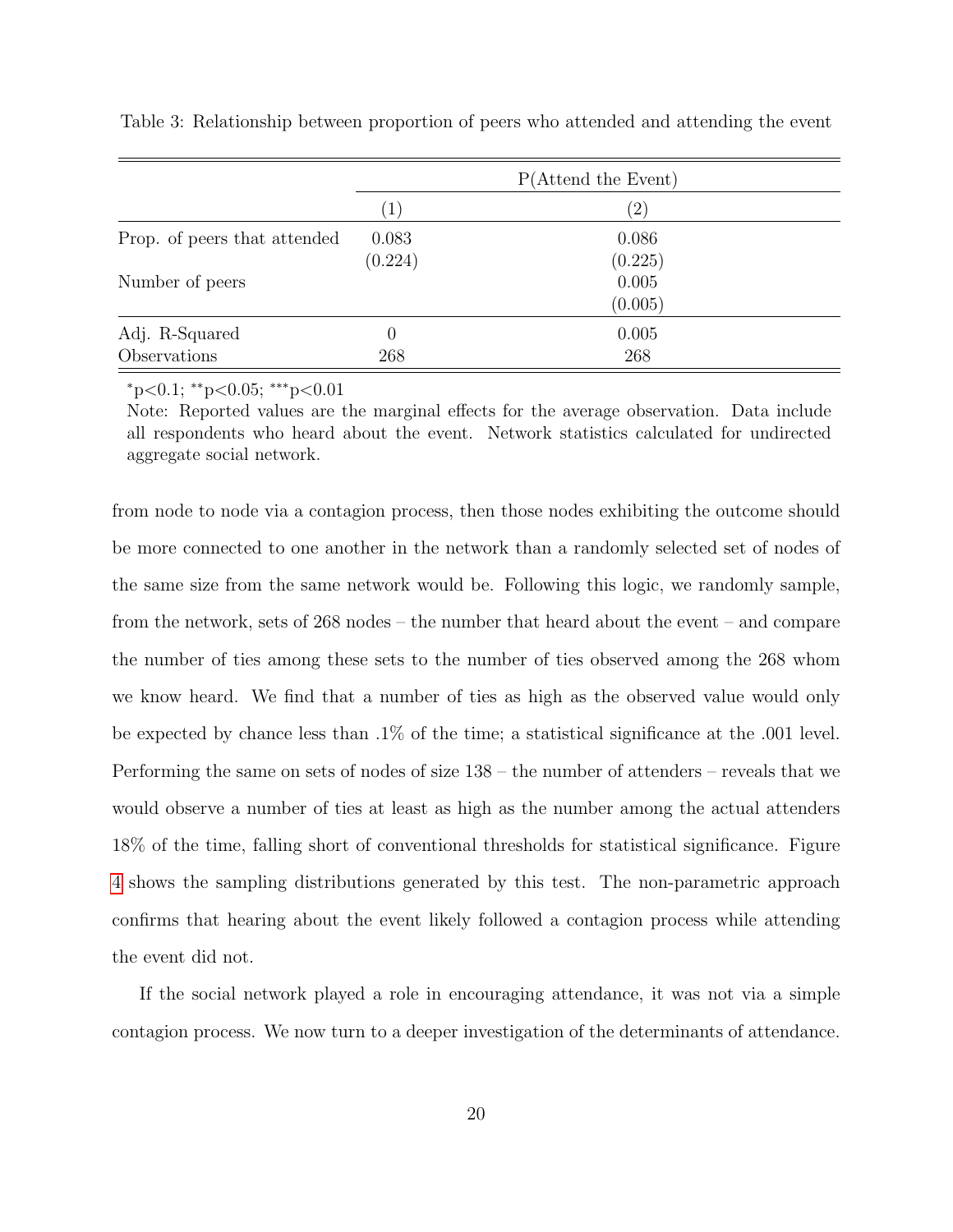Figure 4: Sampling distribution of number of ties among groups of people the same size as the group of all hearers (268, left), and the same size as the group of all attenders (138, right). The vertical line indicates the number of ties of the observed group of hearers and attenders, respectively. Hearers cluster in the network consistent with a simple contagion process; attenders do not.

<span id="page-20-0"></span>

(a) Samples of the same size as the group of hear-(b) Samples of the same size as the group of aters. tenders.

#### 3.2 Social Networks as Sources of Credibility

Next we examine evidence that the network functions as a source of credibility, in line with social learning models of diffusion [\(Young, 2009\)](#page-38-7). In this conceptualization, people can use their ties to vet or verify information. Consider two types of people who could be useful in establishing the credibility of this intervention's information. One is the "seeds." These seven individuals were personally visited by enumerators and given an information sheet about the event; they received the information first. The second is the "early attenders." These eleven individuals chose to attend the event on the first day.[16](#page-20-1) We calculate the network distance separating a person from their closest seed: if a person has a seed as a network neighbor, the shortest distance to a seed (Min. distance to seeds) is 1. If a person has no seed as a neighbor, but one of her neighbors has a seed as a neighbor, the shortest distance to a seed is

<span id="page-20-1"></span><sup>16</sup>Only two of the eleven early attenders were seeds. The correlation between people's shortest path to a seed (Min. distance to seeds) and shortest path to an early attender (Min. distance to early attenders) is .36. The maximum value for both is 4.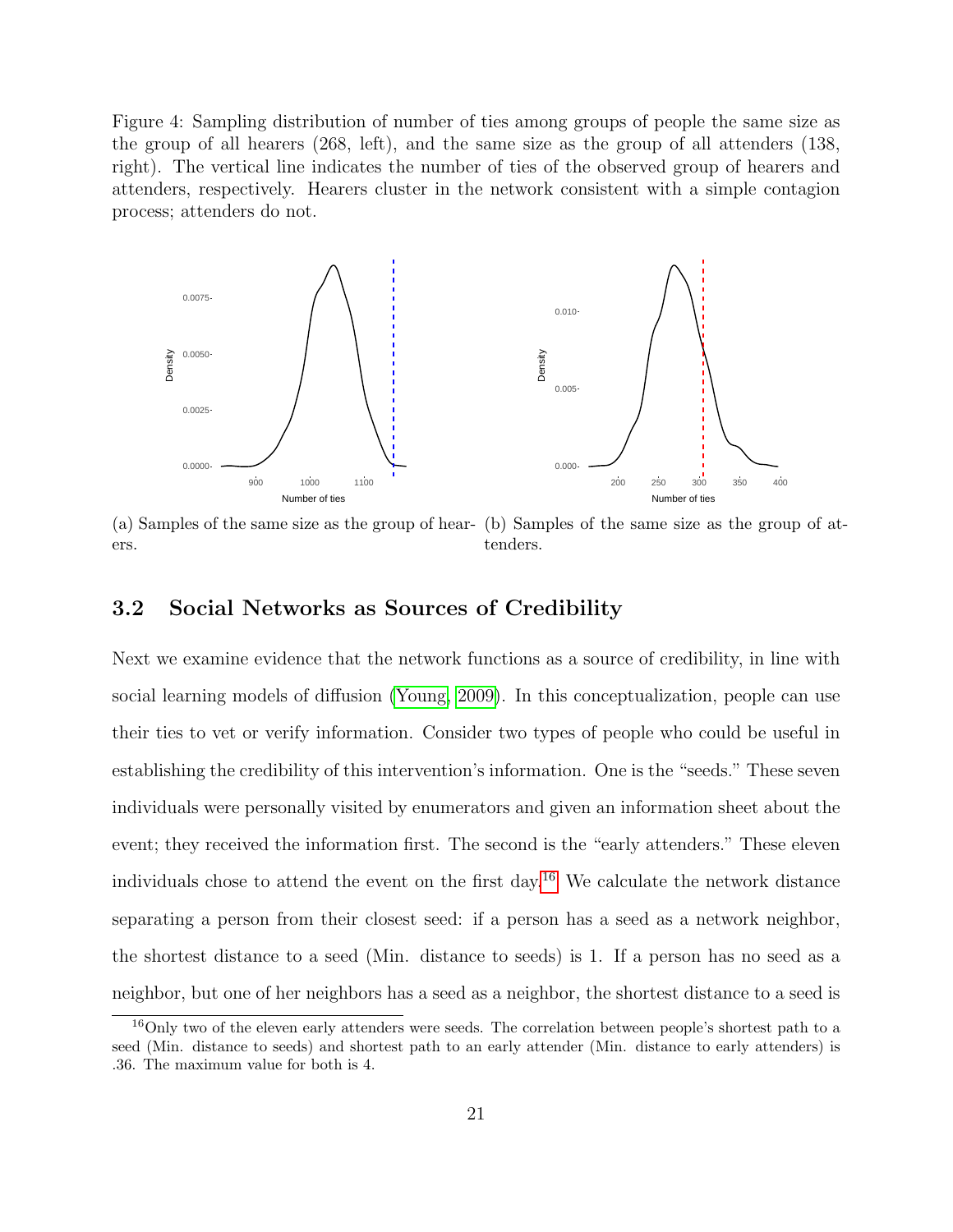<span id="page-21-0"></span>Figure 5: Proportion of those in the sample at different distances to an early attender who heard and attended. Fewer of those farther from an early attender attended.



2, and so on. We calculate the same for distance to an early attender (Min. distance to early attenders). The Supporting Information Section 6 shows that a person directly connected to an early attender is at least 11.5% more likely to attend than a person whose closest connection to an early attender is a friend-of-a-friend. A person as close as possible to an early attender is 34% more likely to attend than a person as far as possible in this network from an early attender.

Figure [5](#page-21-0) shows the extent of hearing and of attendance at an increasing distance to an early attender. At network distances farther out from the early attenders, fewer and fewer people heard or attended. For contrast, Figure [6](#page-22-0) shows the same by distance to a seed instead of to an early attender. As the analyses in SI Section 6 confirm, distance to a seed is not related to attendance in the same way. While fewer and fewer people heard as the distance from a seed increases, more and more people attended.<sup>[17](#page-21-1)</sup>

<span id="page-21-1"></span><sup>&</sup>lt;sup>17</sup>In the Supporting Information, we show that the importance of proximity to an early attender is robust to a battery of alternate specifications, and is supported by the results of a set of placebo tests using distance to 11 respondents selected at random using different sets of criteria.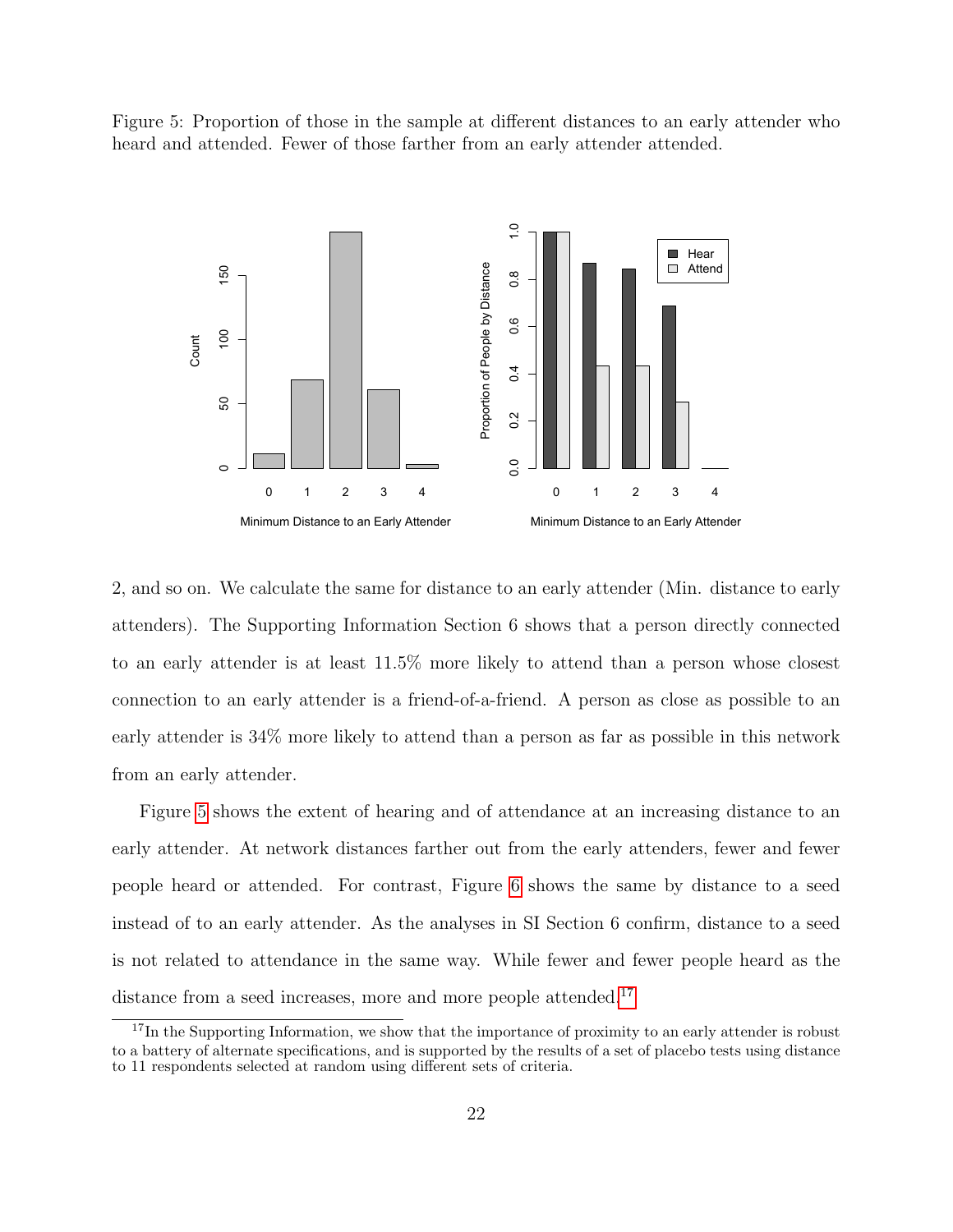<span id="page-22-0"></span>Figure 6: Proportion of those in the sample at different distances to a seed who heard and attended. More of those farther from the seeds attended.



On the one hand, the seeds were privy to the original version, and possessed a means of corroborating their message: showing the information sheet. On the other hand, given the novelty of an event like this one in an otherwise rural, remote village, there may have been doubt about whether soap would in fact be available, or even about the true purpose or ulterior motive of the hosts. In an environment of uncertainty or possible perceived risk, social proximity to one who tests out attending, reports the low risk, and credibly demonstrates the existence of soap would reasonably be motivating.[18](#page-22-1) SI Section 7 compares the demographic characteristics and network positions of the eleven early attenders to the 127 later attenders. The two groups do not differ significantly in demographic attributes, but they are distinguished by their network positions. The early attenders occupy a close-knit community within the network that is near the seeds.

<span id="page-22-1"></span><sup>&</sup>lt;sup>18</sup> One enumerator reported that, upon arrival at the event and seeing one of the authors, an attender commented: "oh, it's just a white lady." Early attenders willing to accept the risk could report back to their social contacts about the safety of the event and credibly demonstrate the existence of soap.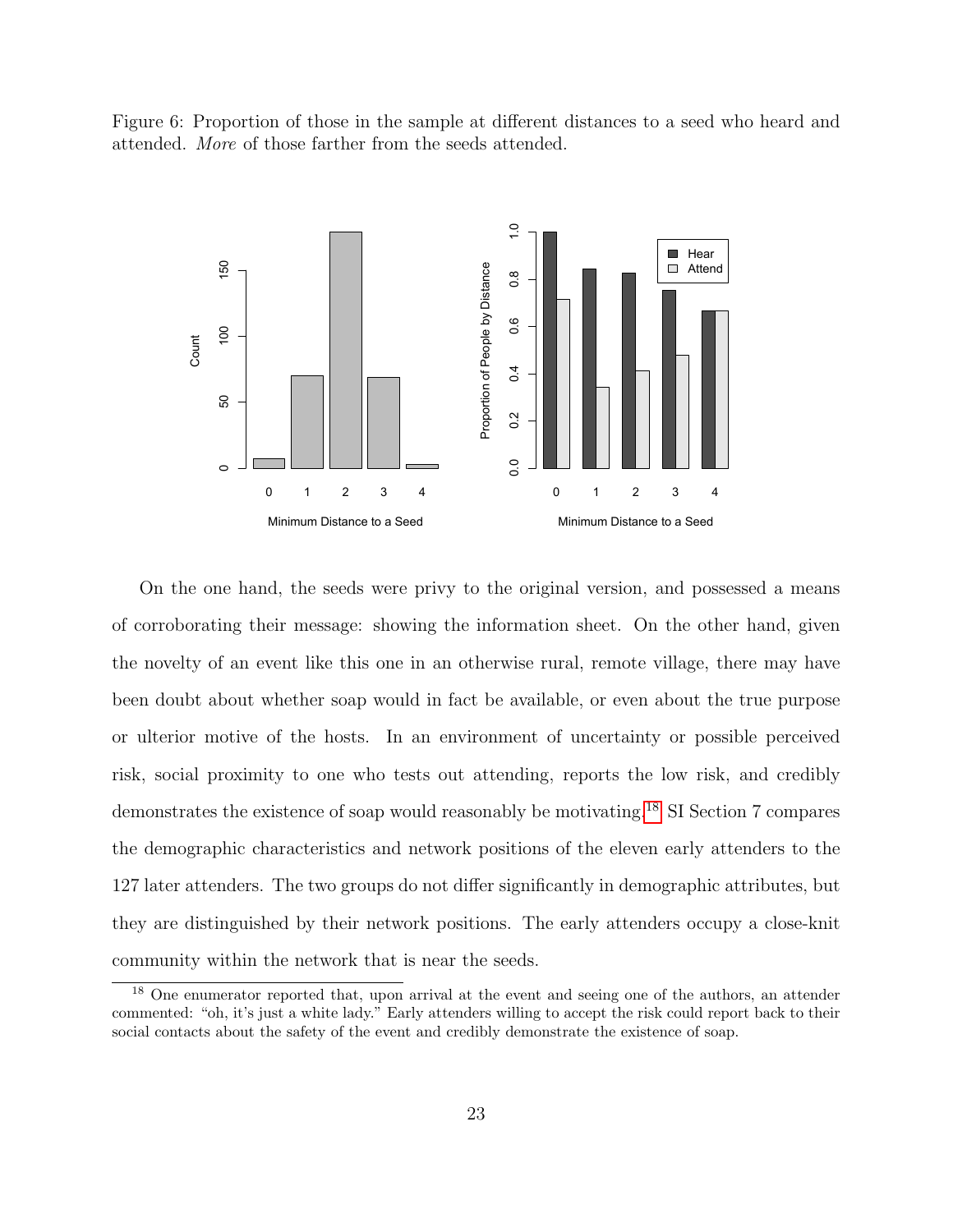#### <span id="page-23-0"></span>3.3 Disaggregating Network Type

Our data allow us to consider qualitative differences in social relationship type. As [Larson](#page-37-7) and Rodríguez  $(2020)$  point out, if people prefer to pass information along selectively, systematically making use of some ties and ignoring others, then aggregating network ties may miss this specialized diffusion. Table [4](#page-23-1) separates the social network into its seven constituent layers, each treated as a separate network. Now the proportion of peers that attended is calculated with respect to the number of peers in this network only (as opposed to the union of the seven).

Table 4: Relationship between attending the event and neighbors in each network type who attended

<span id="page-23-1"></span>

|                              | P(Attend the Event) |          |          |          |           |           |         |
|------------------------------|---------------------|----------|----------|----------|-----------|-----------|---------|
|                              | Time                | Phone    | Politics | Religion | Meal      | Visit     | Secret  |
| Prop. of peers that attended | $-0.172$            | $0.315*$ | 0.229    | 0.131    | $0.278**$ | $0.252**$ | 0.009   |
|                              | (0.157)             | (0.167)  | (0.142)  | (0.137)  | (0.126)   | (0.117)   | (0.111) |
| Adj. R-Squared               | 0.003               | 0.014    | 0.012    | 0.003    | 0.017     | 0.015     | 226     |
| <i>Observations</i>          | 263                 | 175      | 183      | 251      | 225       | 229       |         |

 $*p<0.1$ ; \*\*p<0.05; \*\*\*p<0.01

Note: Reported values represent the marginal effects for the average observation. Network statistics calculated for undirected network comprised of a single tie type.

Indeed, although we find no evidence for contagion of attendance in the aggregate social network, here we see that contagion may be present with respect to two link types. In both the sharing meals and the visiting homes networks, having more network neighbors who attended is associated with attending. That is, the more people with whom a person shares meals or visits that attended, the more likely a person is to attend. The magnitude is large as well; a person with all of her meal partners attending is 28% more likely to attend than a person with none of her meal partners attending, and a person with all of her visit partners attending is 25% more likely to attend than a person with none of the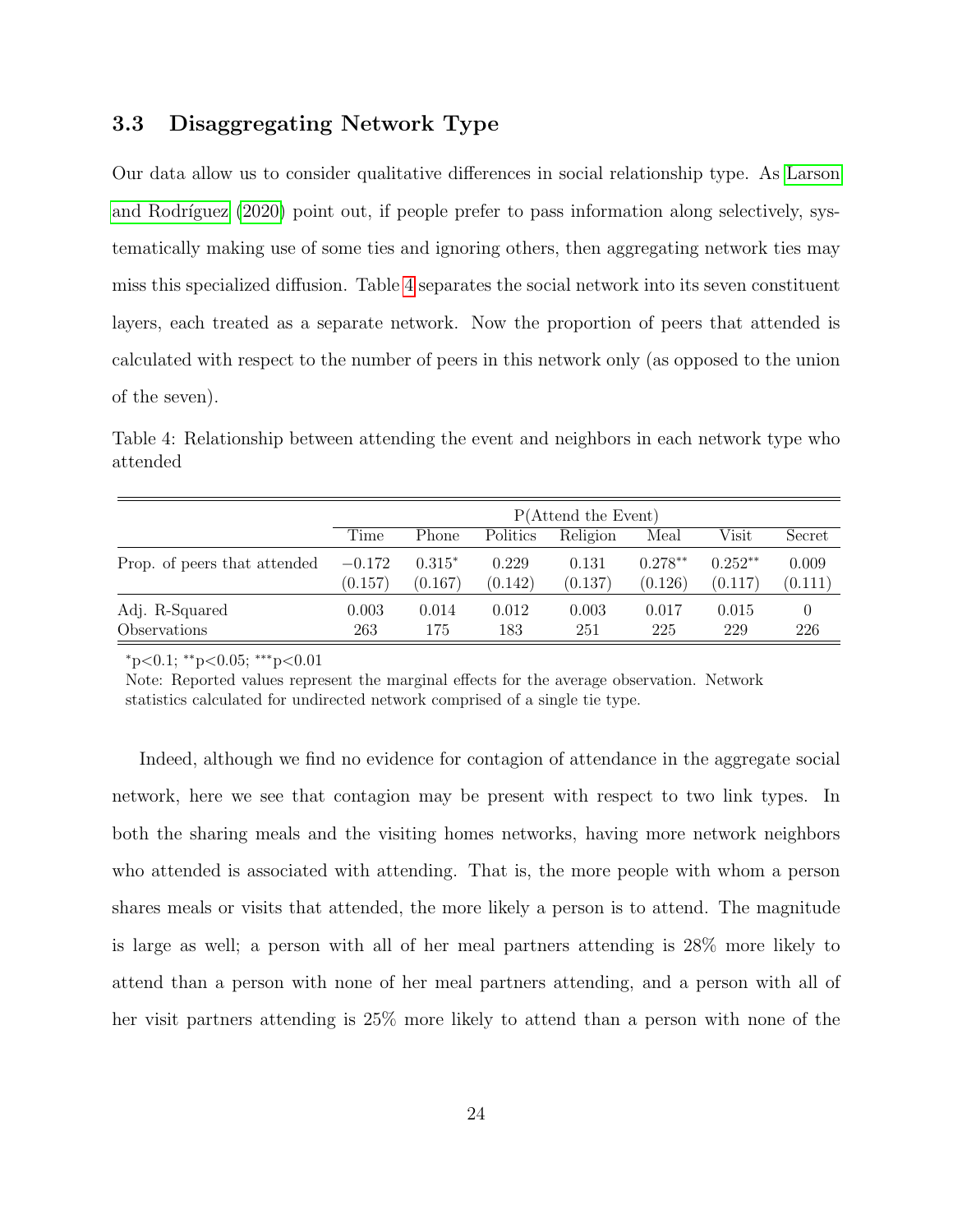people she exchanges visits attending.[19](#page-24-0) The Supporting Information contains additional specifications and nonparametric tests that corroborate these rough magnitudes, as well as other information about each link type.

Motivation to attend appears to have spread more readily through the visits and meals links. Our data do not let us say precisely why relationships of these types were more relevant than others. Perhaps conversations about upcoming plans and their value happen most often in exchanges over meals and during visits, or perhaps those whom one visits and with whom one shares meals are those whose opinions matter most about right actions.

#### 3.4 Digging Deeper into Attendance

To fill out the story of who hears and who attends, we add a battery of demographic and network controls. Table [5](#page-25-0) confirms the consistent story for hearing about the event: hearing is robustly contagious, so that the more network neighbors who heard, the more likely one is to have heard. Moreover, being eigenvector central, female, socially proximate to an early attender, and wealthier (estimated by the quality of wall material) are positively associated with hearing.

Table [6](#page-27-0) shows the same specification for attending. Even conditional on own demographic, neighbors' demographic, and network characteristics, attending is still not contagious in the full social network– the proportion of one's peers who attend is unrelated to one's own attendance. The story continues to be one of social proximity to an early attender. For the average villager in our sample, having a path to an early attender that is one link shorter– moving from having a friend-of-a-friend to having a friend who attended on day 1, say– is associated with being 12% to 15% more likely to attend. Next we zoom in on the

<span id="page-24-0"></span><sup>&</sup>lt;sup>19</sup>The marginal effects for the phone and politics networks are substantively large, though both are imprecisely estimated. Their size and precision change dramatically with different sets of control variables. The marginal effects in the meal and visits networks are more stable across specifications, and confirmed by the nonparametric tests reported below. See also the Supporting Information, Section 10.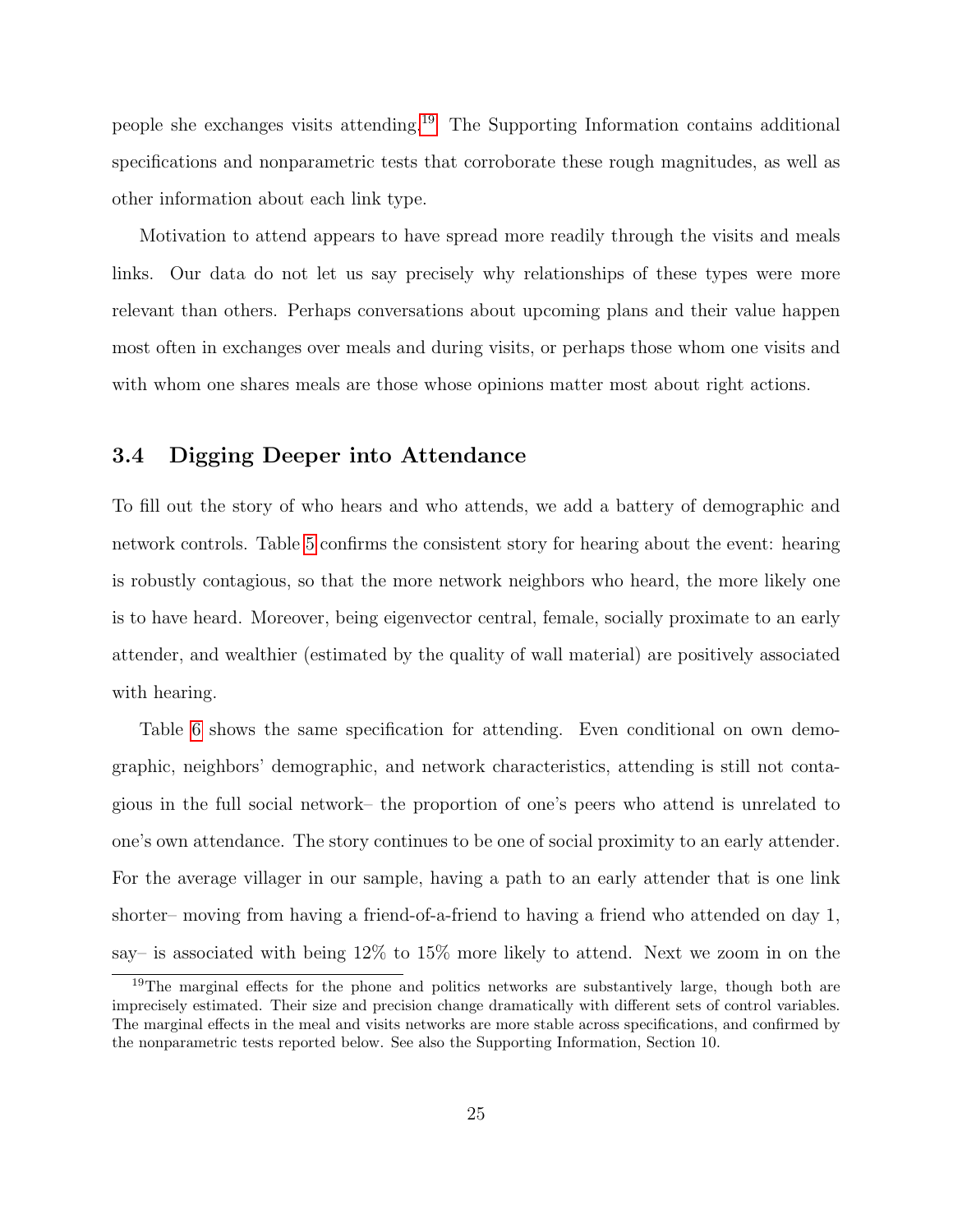<span id="page-25-0"></span>

|                                                        |            | P(Heard about the Event) |
|--------------------------------------------------------|------------|--------------------------|
|                                                        | (1)        | (2)                      |
| Prop. of peers that heard                              | $0.502***$ | $0.499***$               |
|                                                        | (0.116)    | (0.123)                  |
| Number of peers                                        | 0.002      | 0.002                    |
|                                                        | (0.003)    | (0.003)                  |
| Eigenvector centrality                                 | $0.720***$ | $0.741**$                |
|                                                        | (0.275)    | (0.290)                  |
| Min. distance to early attender                        | $-0.065**$ | $-0.061**$               |
|                                                        | (0.030)    | (0.029)                  |
| Female                                                 | $0.143**$  | $0.170**$                |
|                                                        | (0.061)    | (0.068)                  |
| Age                                                    | 0.0002     | $-0.001$                 |
|                                                        | (0.001)    | (0.001)                  |
| Catholic                                               | 0.033      | 0.014                    |
|                                                        | (0.039)    | (0.041)                  |
| Educ. $(3 =$ some primary, $4 =$ finished primary)     | 0.003      | 0.001                    |
|                                                        | (0.013)    | (0.013)                  |
| Married                                                | 0.052      | 0.043                    |
|                                                        | (0.068)    | (0.065)                  |
| Housing material $(1 = \text{cement}, 0 = \text{mud})$ | $0.077**$  | $0.082**$                |
|                                                        | (0.036)    | (0.034)                  |
| Prop. of peers that are female                         |            | $-0.043$                 |
|                                                        |            | (0.066)                  |
| Age of peers                                           |            | 0.001                    |
|                                                        |            | (0.002)                  |
| Prop. of peers that are catholic                       |            | 0.010                    |
|                                                        |            | (0.064)                  |
| Educ. of peers                                         |            | $-0.033$                 |
|                                                        |            | (0.023)                  |
| Prop. of peers that are married                        |            | 0.069                    |
|                                                        |            | (0.117)                  |
| Housing material of peers                              |            | $-0.143$                 |
|                                                        |            | (0.095)                  |
| Adj. R-Squared                                         | 0.23       | 0.258                    |
| Observations                                           | 310        | 306                      |

Table 5: Relationship between peers who heard and hearing, conditional on other network attributes and ego and peer demographic characteristics

 $*p<0.1$ ; \*\*p<0.05; \*\*\*p<0.01

Note: Reported values represent the marginal effects for the average observation. Network statistics calculated for undirected aggregate social network.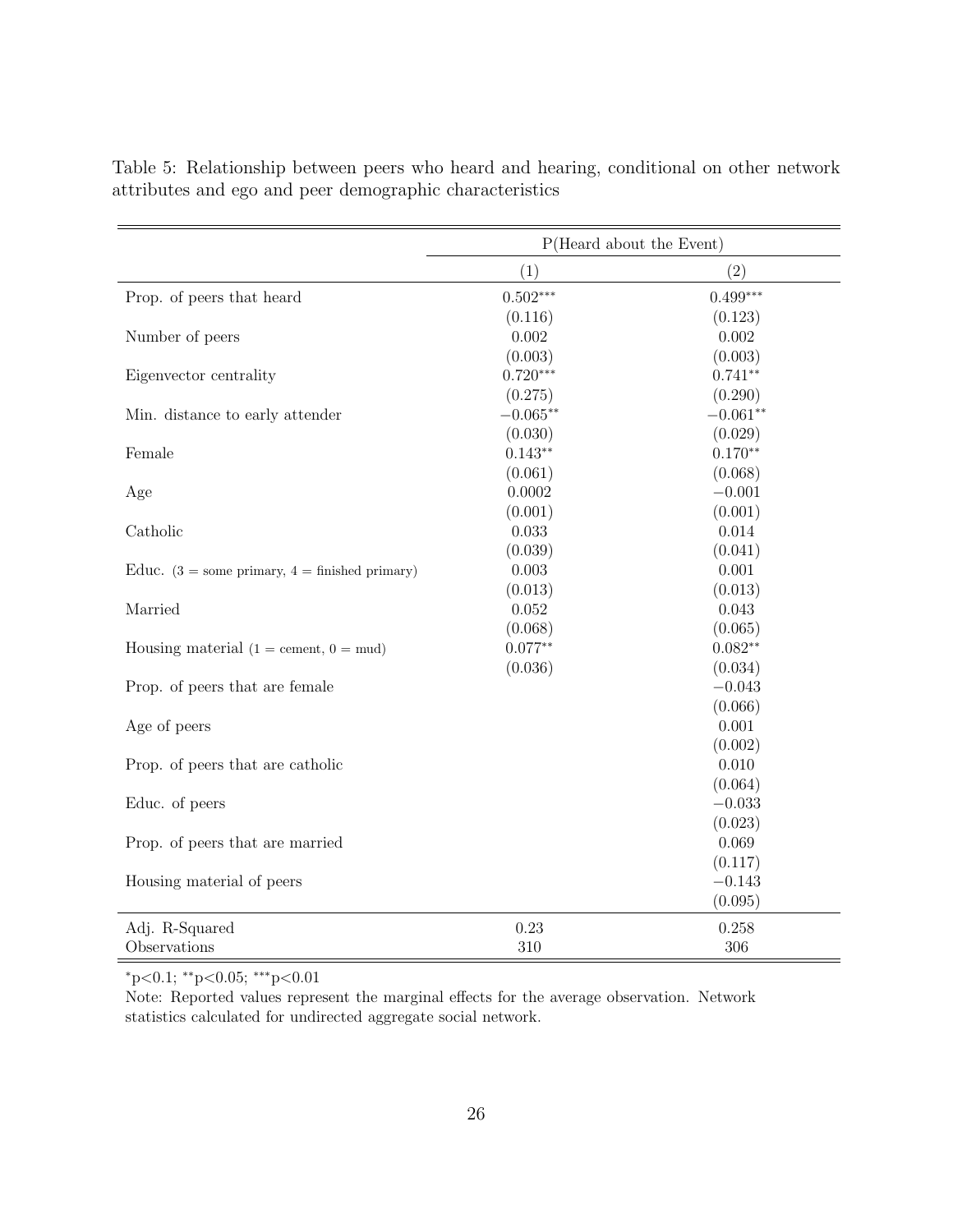negative relationship between eigenvector centrality and attendance.

#### 3.5 Role of Network Centrality

Network theory and existing empirical studies hold that greater network centrality should be associated with greater access to information spreading through a network [\(Kempe, Klein](#page-37-8)[berg and Tardos, 2003;](#page-37-8) [Borgatti, 2005;](#page-34-6) [Ballester, Calv´o-Armengol and Zenou, 2006;](#page-34-7) [Banerjee](#page-34-0) [et al., 2013,](#page-34-0) [2014\)](#page-34-8). Indeed, we find that greater network centrality is in general positively associated with hearing information about the event. The closer a person is to other people (low Avg. distance to all), and the more a person is connected to other highly connected people (high Eigenvector centrality), the more likely a person is to hear information spreading through her network.

It would be easy to conclude that the relationship between network centrality and acting on the information should be positive as well. However, among our sample of those who heard, centrality measures are consistently *negatively* related to acting on the information. Given that a person has heard the information, being more central is associated with a lower likelihood of attending.

Table [7](#page-28-0) explores this relationship by stripping out other controls and assessing the connection between network position and attendance. While the size of one's neighborhood—one's "degree centrality"—is positively associated with attending (though with varying precision), the other measures all relate negatively. The more central a person is, measured in terms of the size of her neighbors' neighborhoods, her average distance to everyone else in the network, and her eigenvector centrality, the less likely she is to attend (though again with varying precision).[20](#page-26-0)

<span id="page-26-0"></span><sup>&</sup>lt;sup>20</sup>SI Section 11 provides evidence supporting the robustness of the centrality result. The biggest concern is that the relationship between centrality and attendance is an artifact of sampling all who attended, boosting their centrality. We show that our results are robust to a number of specifications that account for sampling, and that in fact our method of sampling should render our results on centrality conservative.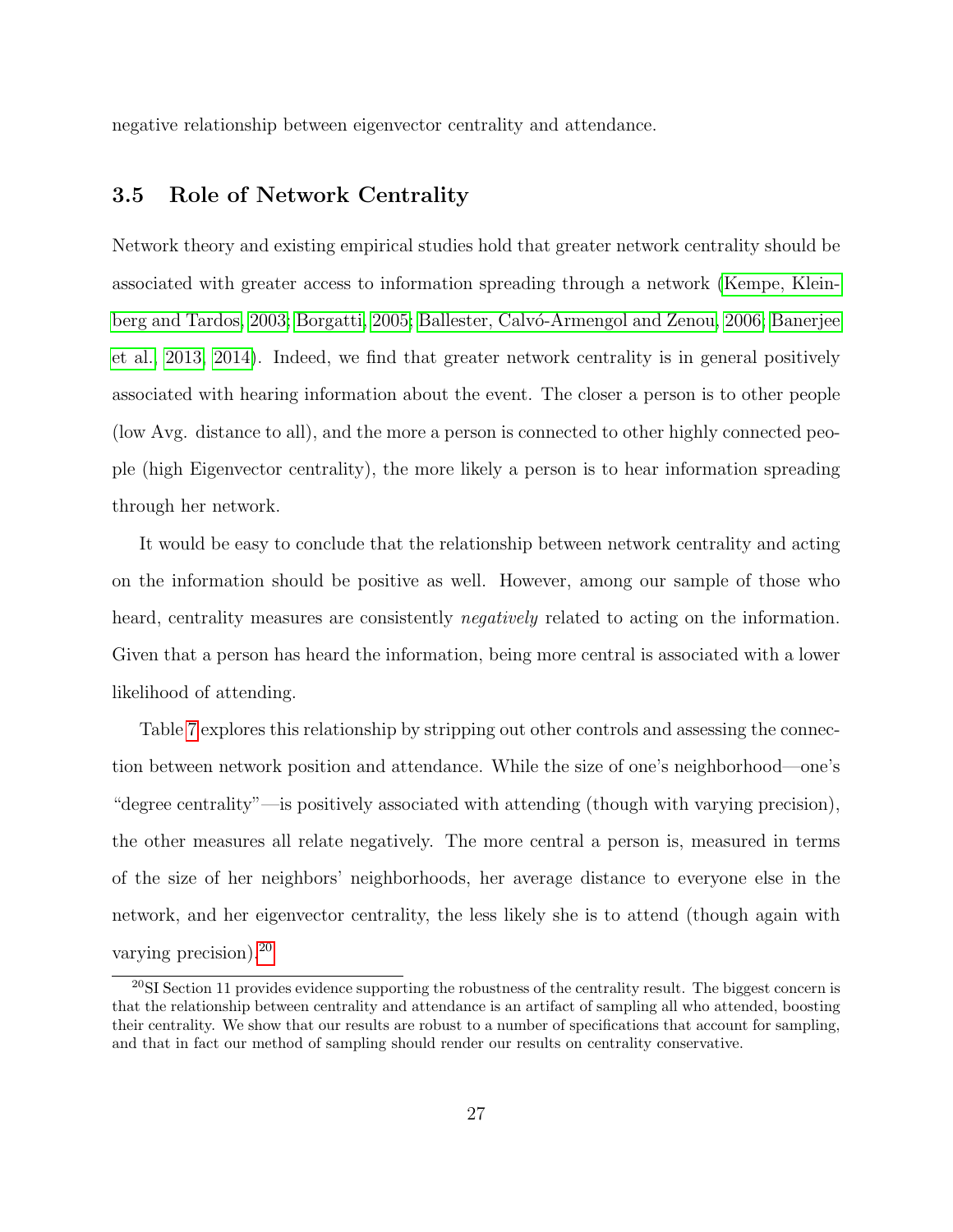<span id="page-27-0"></span>

|                                                        | P(Attend the Event) |             |  |
|--------------------------------------------------------|---------------------|-------------|--|
|                                                        | (1)                 | (2)         |  |
| Prop. of peers that attended                           | $-0.259$            | $-0.078$    |  |
|                                                        | (0.294)             | (0.322)     |  |
| Number of peers                                        | $0.010*$            | $0.012**$   |  |
|                                                        | (0.006)             | (0.006)     |  |
| Eigenvector centrality                                 | $-1.321**$          | $-1.525**$  |  |
|                                                        | (0.608)             | (0.680)     |  |
| Min. distance to early attenders                       | $-0.123**$          | $-0.154***$ |  |
|                                                        | (0.053)             | (0.056)     |  |
| Female                                                 | $-0.009$            | 0.098       |  |
|                                                        | (0.089)             | (0.105)     |  |
| Age                                                    | $-0.002$            | $-0.003$    |  |
|                                                        | (0.002)             | (0.002)     |  |
| Catholic                                               | 0.016               | $-0.038$    |  |
|                                                        | (0.071)             | (0.078)     |  |
| Educ. $(3 =$ some primary, $4 =$ finished primary)     | $-0.037$            | $-0.038$    |  |
|                                                        | (0.025)             | (0.027)     |  |
| Married                                                | $-0.159*$           | $-0.178*$   |  |
|                                                        | (0.093)             | (0.098)     |  |
| Housing material $(1 = \text{cement}, 0 = \text{mud})$ | 0.055               | 0.071       |  |
|                                                        | (0.092)             | (0.102)     |  |
| Prop. of peers that are female                         |                     | $-0.401*$   |  |
|                                                        |                     | (0.207)     |  |
| Age of peers                                           |                     | 0.001       |  |
|                                                        |                     | (0.005)     |  |
| Prop. of peers that are catholic                       |                     | $0.237*$    |  |
|                                                        |                     | (0.135)     |  |
| Educ. of peers                                         |                     | $-0.021$    |  |
|                                                        |                     | (0.064)     |  |
| Prop. of peers that are married                        |                     | 0.135       |  |
|                                                        |                     | (0.246)     |  |
| Housing material of peers                              |                     | 0.034       |  |
|                                                        |                     | (0.232)     |  |
| Adj. R-Squared                                         | 0.069               | 0.104       |  |
| Observations                                           | 256                 | 252         |  |

Table 6: Relationship between peers who attended and attendance, conditional on other network attributes and ego and peer demographic characteristics

<sup>∗</sup>p<0.1; ∗∗p<0.05; ∗∗∗p<0.01

Note: Reported values represent the marginal effects for the average observation. Network statistics calculated for undirected aggregate social network. Data include all respondents who heard about the event.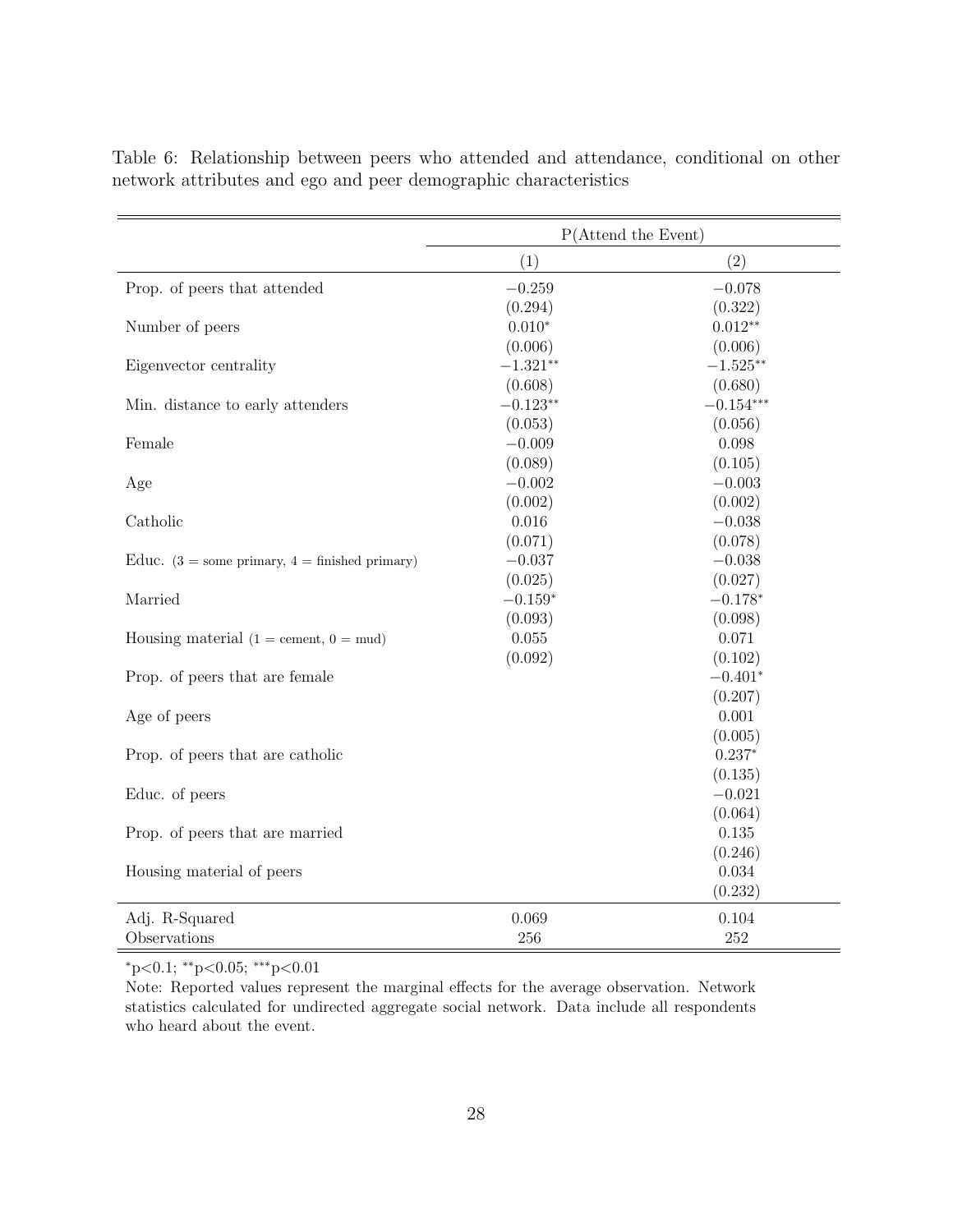<span id="page-28-0"></span>

|                          | P(Attend the Event) |                        |                   |                       |                      |                       |                        |
|--------------------------|---------------------|------------------------|-------------------|-----------------------|----------------------|-----------------------|------------------------|
|                          | $\left(1\right)$    | $\left( 2\right)$      | $\left( 3\right)$ | $\left(4\right)$      | (5)                  | (6)                   | $\left( 7\right)$      |
| Number of peers          | 0.005<br>(0.005)    |                        |                   |                       | $0.015**$<br>(0.007) | $0.013**$<br>(0.005)  | 0.005<br>(0.004)       |
| Number of peers of peers |                     | $-0.033***$<br>(0.009) |                   |                       |                      |                       | $-0.033***$<br>(0.009) |
| Avg. distance to all     |                     |                        | 0.064<br>(0.097)  |                       | $0.325**$<br>(0.148) |                       |                        |
| Eigenvector centrality   |                     |                        |                   | $-0.857**$<br>(0.386) |                      | $-1.428**$<br>(0.557) |                        |
| Adj. R-Squared           | 0.004               | 0.04                   | 0.001             | 0.016                 | 0.018                | 0.036                 | 0.044                  |
| Observations             | 268                 | 268                    | 268               | 268                   | 268                  | 268                   | 268                    |

Table 7: Relationship between network centrality and attending the event

<sup>∗</sup>p<0.1; ∗∗p<0.05; ∗∗∗p<0.01

Note: Reported values represent the marginal effects for the average observation. Network statistics calculated for undirected aggregate social network. Data include all respondents who heard about the event.

Table [8](#page-29-0) presents the raw comparison between the twenty villagers in the sample with the highest eigenvector centrality and the twenty with the lowest. The most eigenvector central in the sample are less female and less catholic (lending credence to the specifications of the last section that added these demographic characteristics as controls). Of course, due to the definition of eigenvector centrality, they also mechanically have larger neighborhoods, have neighbors with larger neighborhoods, and are closer to everyone on average. Consequently they also have lower distances to both the seeds and the early attenders.

The notable comparisons are in terms of hearing and attending. While more of the top eigenvector-central villagers heard about the event, a significantly smaller proportion of those who heard attended.

This raw comparison, combined with the controlled comparisons above, imply the following role of centrality: central network positions are indeed privileged in terms of access to information. When information is flowing through a network, the most central are most likely to hear it. However, among those who receive the information, it is the *least* central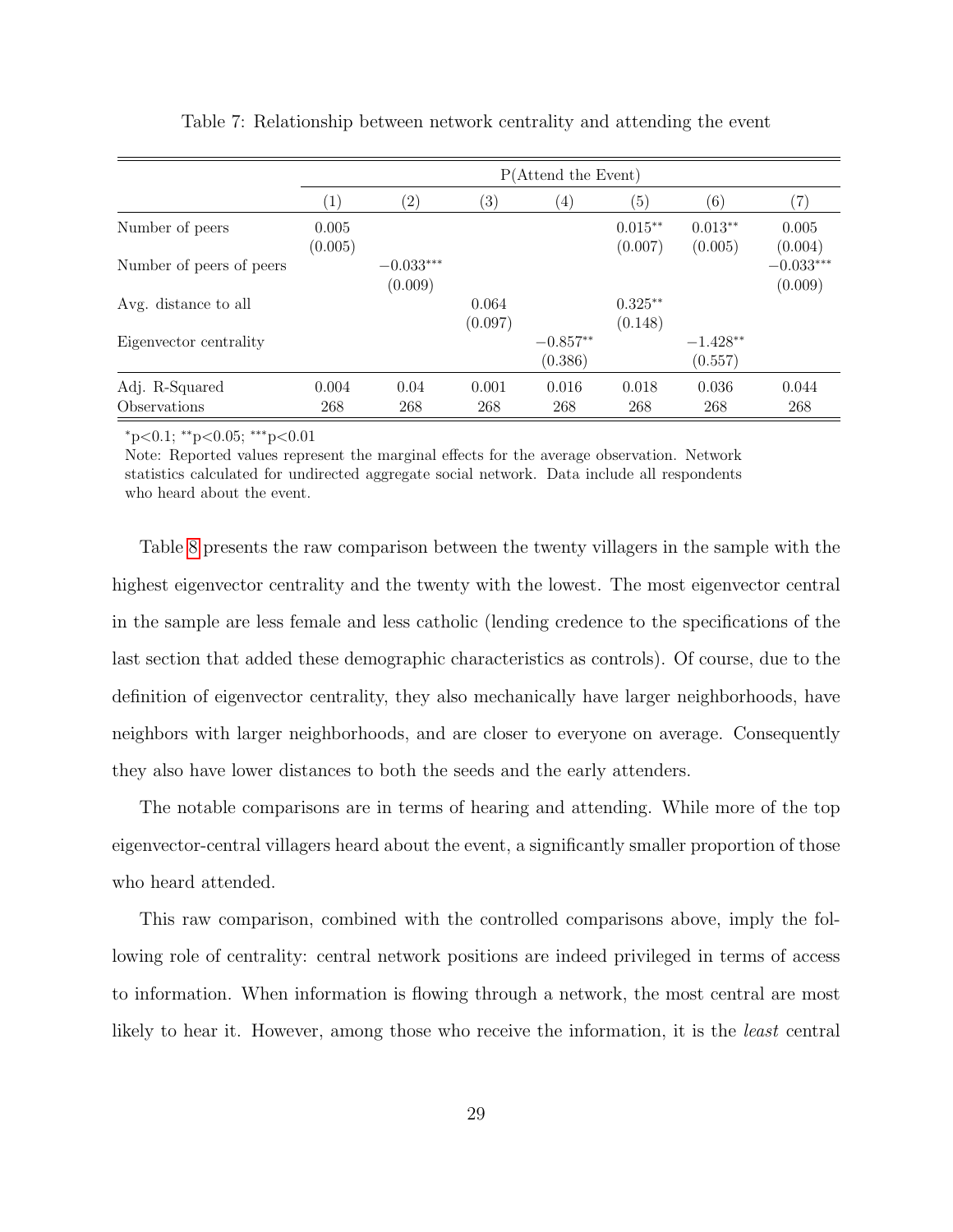<span id="page-29-0"></span>

|                                                        | Bottom Eigen Central | Top Eigen Central |
|--------------------------------------------------------|----------------------|-------------------|
| Female                                                 | 0.75                 | $0.30**$          |
| Age                                                    | 42.58                | 39.89             |
| Catholic                                               | 0.95                 | $0.32***$         |
| Housing material $(1 = \text{cement}, 0 = \text{mud})$ | 0.11                 | 0.10              |
| Married                                                | 0.79                 | 0.89              |
| Educ. $(3 =$ some primary, $4 =$ finished primary)     | 3.11                 | 3.70              |
| Unemployment                                           | 0.00                 | 0.10              |
| Employed part time                                     | 0.50                 | 0.25              |
| Employed full time                                     | 0.11                 | 0.10              |
| Retired                                                | 0.39                 | 0.55              |
| Number of peers                                        | 7.20                 | $22.70***$        |
| Number of peers of peers                               | 6.71                 | $13.05***$        |
| Min. distance to seeds                                 | 2.75                 | $1.35***$         |
| Min. distance to early attenders                       | 2.75                 | $1.80***$         |
| Avg. distance to all                                   | 4.49                 | $3.48***$         |
| Prop. of peers that heard                              | 0.90                 | 0.90              |
| Prop. of peers that attended                           | 0.18                 | 0.17              |
| Eigenvector centrality                                 | 0.004                | $0.349***$        |
| Proportion that heard                                  | 0.80                 | 0.90              |
| Proportion that attended                               | 0.55                 | 0.35              |
| Proportion that attended given they heard              | .69                  | $.39**$           |
| Number                                                 | 20                   | 20                |

Table 8: Comparison of the twenty villagers with the highest eigenvector centrality and the twenty with the lowest eigenvector centrality in the social network.

who are most likely to act on it. This latter finding would be masked by studies that only measure acting on information; as a group, those who act on information are more central than those who do not. However, this is due to their access to information. Conditional on receiving information, it is the least central who are most likely to act on it.

There are many reasons why greater network centrality may discourage those who receive information to act on it. It could be that the most central have less need for soap, or have a higher implied opportunity cost of attending the event than the less central. Table [8](#page-29-0) shows that the twenty most and least central are similar in terms of the quality of their house's wall material (a proxy for wealth) and employment status (which speaks to opportunity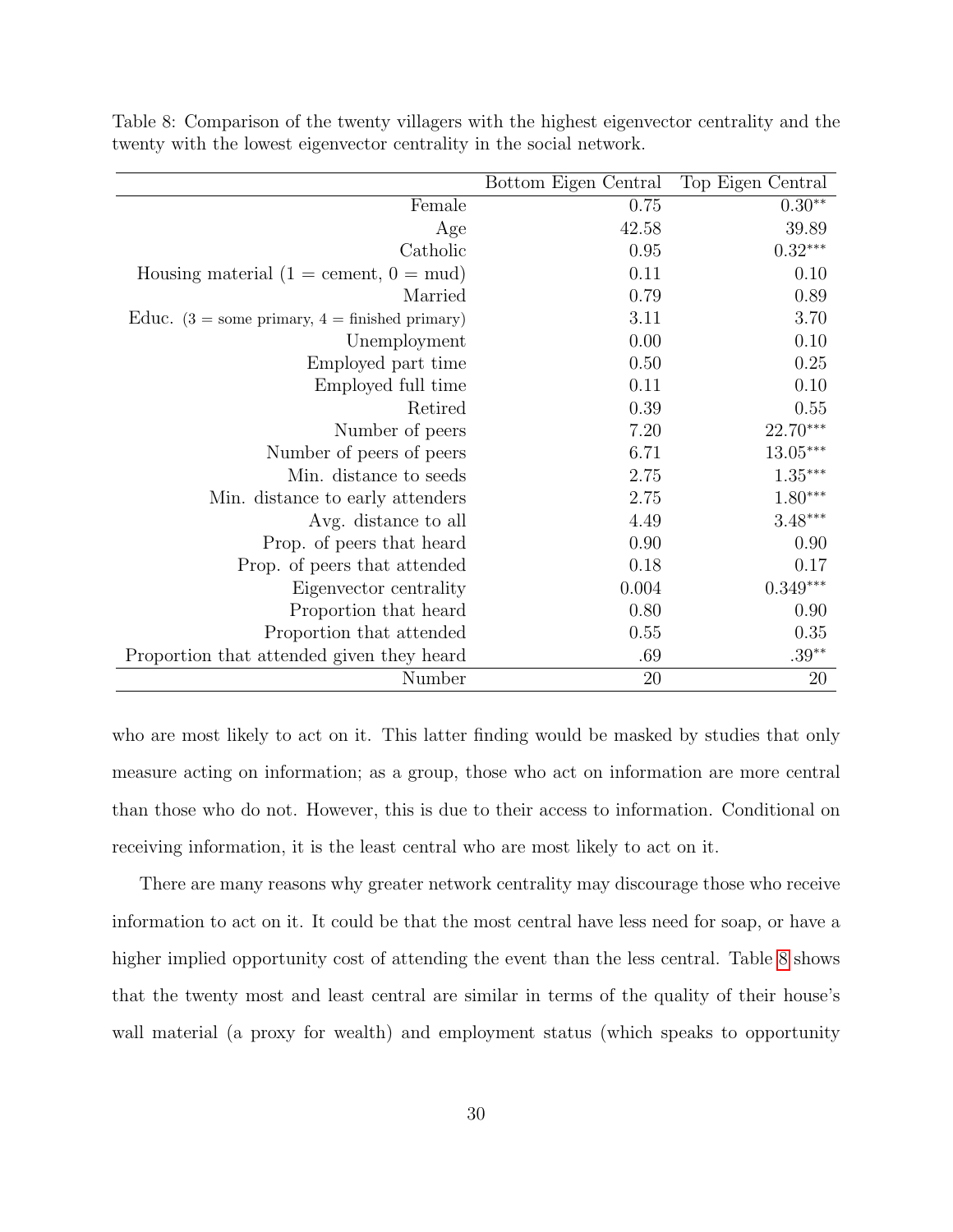cost), which cast some doubt on these explanations. It could also be that the most central are interested in acquiring the soap, but are better able to send someone else to attend and acquire the soap on their behalf than the less central. This would suggest a positive relationship between centrality and the proportion of peers who attended. Table [8](#page-29-0) shows this is not the case; if anything the proportion of peers who attended is slightly smaller for the more central. Alternatively, if network neighbors serve as channels of peer pressure and social judgment, those with more influential neighbors– e.g. neighbors with large neighborhoods or that have high eigenvector centrality– may face greater novelty-resisting pressure. In the presence of new opportunities, those less central may be less encumbered by expectations of their peers. This last explanation is in line with a social influence model according to which conformity motives can act as accelerators or inhibitors of innovation [\(Young, 2009\)](#page-38-7). While our data cannot fully adjudicate among explanations for the negative relationship between network centrality and attendance among those who heard, we encourage future researchers to explore this finding that has potentially large consequences for interventions aiming to motivate actions with novel information.

## 4 Conclusion

By randomly seeding novel information with individuals in a village in the Teso region of eastern Uganda; detecting who learned it and who acted on it; and measuring personal information sources and social networks, we offer a rare, direct examination of the process by which social networks help inform and motivate in a rural, developing country context.

We show that information spreads through the network along a myriad of social ties, and that in general, the more of one's social contacts who hear the information, the more likely one is to hear the information. The pattern, verified by several parametric and nonparametric specifications, is consistent with a process of simple contagion assumed by many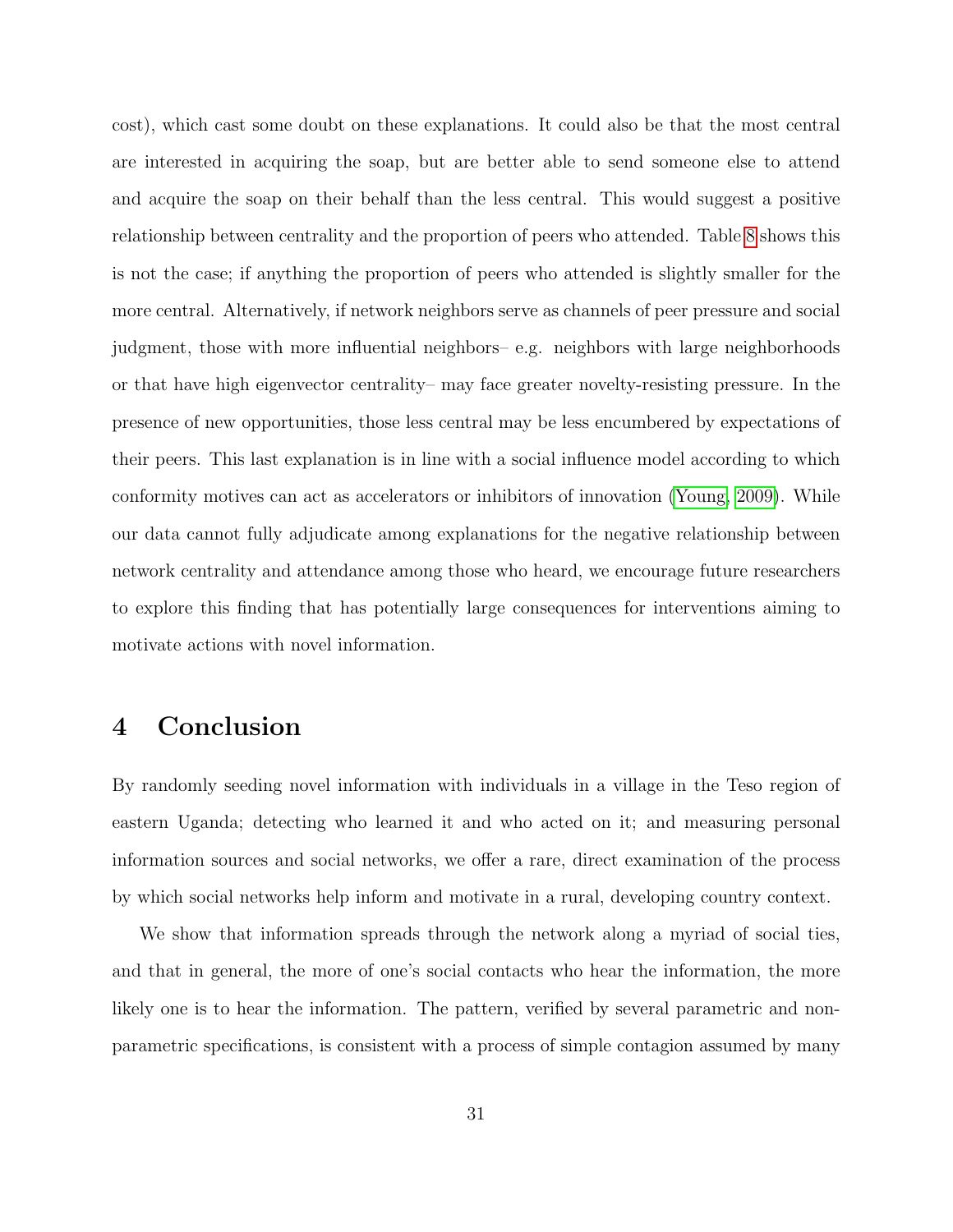theories of information diffusion. Also, consistent with the proposition in network theory that central positions within a network offer greater access to information, we find that network centrality is associated with hearing the seeded information.

On the other hand, the process by which people become motivated to act on new information is more complicated. Notably, behavior – in this case, attending an event – does not spread so easily through the network, and does not follow a pattern of simple contagion. It is not the case that the more of a person's social contacts attend, the more likely a person is to attend.

Instead, we find that while the proportion of one's peers who attend is unrelated to attending, social proximity to someone who was willing to attend the event before most others – the "early adopters" – is strongly related to attending. In fact, social proximity to these sources of secondary, "social information" is more important than proximity to people who were the initial recipients of the original information. We also find a surprising relationship between network centrality and acting on the new information. While the most central are more informed, among those who are informed, it is the less central who act on it.

These findings are consistent with social networks serving an important role beyond merely spreading the seeded information. Social contacts can also serve to reinforce, verify, and pass judgment on topics like whether new information is worth acting on. These ties give a person access to the social information that early attenders bring back from their attendance of the event, and provide a forum for deliberating future actions. When one's most trusted contacts endorse an action, one is more likely to take the action as well. The potential for negative judgment may also deter new, sensitive, or unconventional behavior. In the language of [\(Young, 2009\)](#page-38-7), while the seeded information seems to have spread via simple contagion, social learning and social conformity both appear to have played a role in motivating behavior.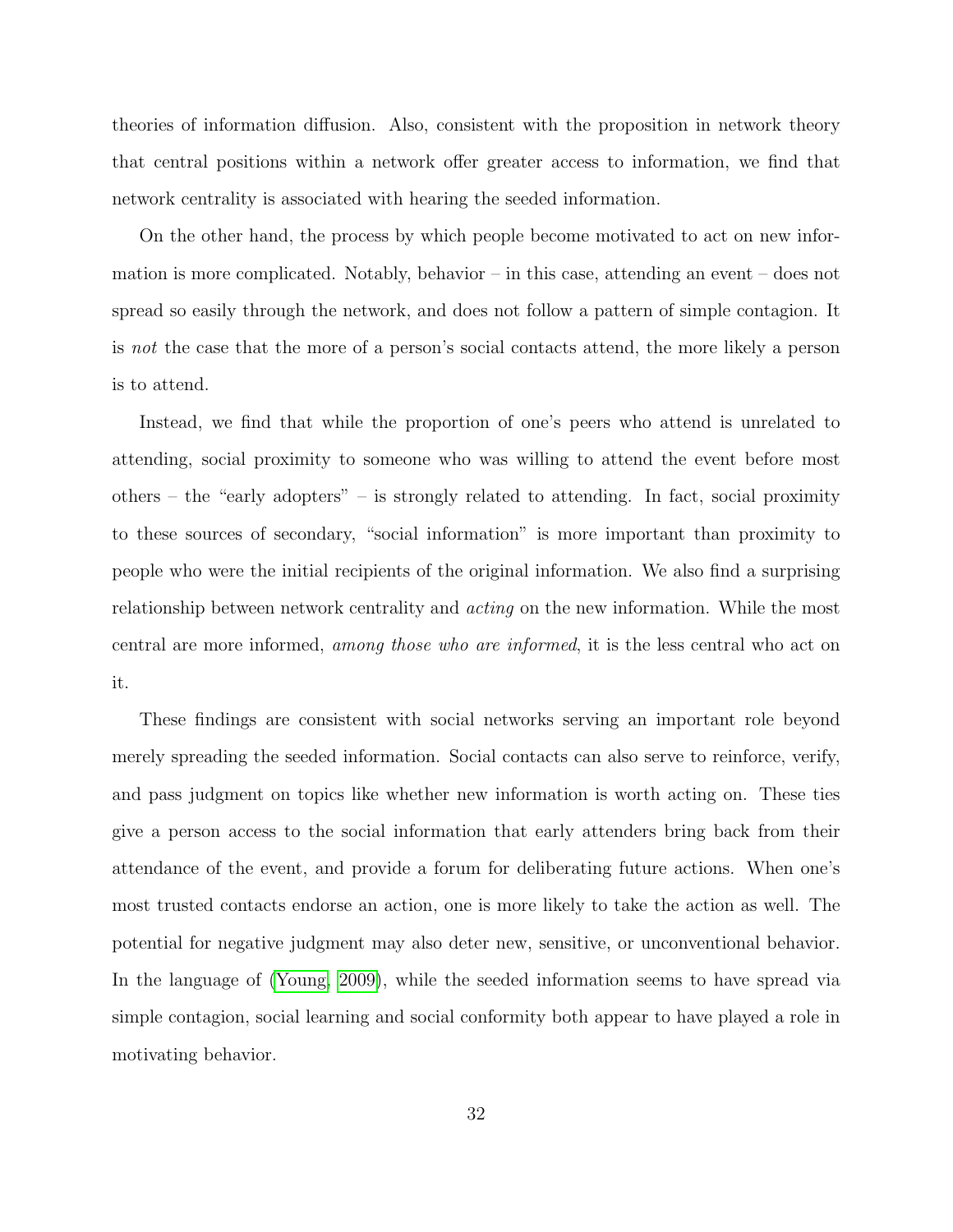Our results suggest a number of important lessons and avenues for future research. First, the relationship we document between network centrality and behavior flags the importance for both theory and measurement to separately consider hearing information and acting on it. Without including in our study those who heard the information but did not act on it, we could not have observed the negative relationship between centrality and action among the informed, which would have generated misleading policy implications.

Second, these results highlight the importance of being sensitive to a local context before implementing interventions aimed at changing behavior. It may be tempting to suppose that all that will be required to change behavior is to spread true, sensible information. However, if the recipients of the information regard the action encouraged to be uncertain, or even merely socially sensitive, then the spread of behavior will likely take a very different form than the spread of information.

Third, the fact that a core group of early adopters appear to have been important to subsequent behavior is consistent with critical mass theory, empirical studies of cascades in technology adoption, and the spread of political communication technologies (e.g. [Centola,](#page-35-7) [2013;](#page-35-7) [Foster and Rosenzweig, 1995;](#page-36-6) [Ferrali et al., 2019\)](#page-36-2) – but little is known about how to encourage this initial group. Our study hints that a tight-knit group may be a fruitful target for the initial group, establishing a local pocket of common knowledge that makes attending less costly within the group, and encouraging action by others outside the initial group later on. Note that in our study this group of early adopters was self-selected; whether interventions which require early participation by a few are equally effective as those relying on voluntary early participation remains to be seen via future research.

Lastly, our results corroborate methodological work about the importance of disaggregating social tie types when diffusion is link-specific (Larson and Rodríguez, 2020). We find that secondary, social information, such as about the veracity, value, and risk associated with a future event, is an example of link-specific diffusion – villagers selectively shared with social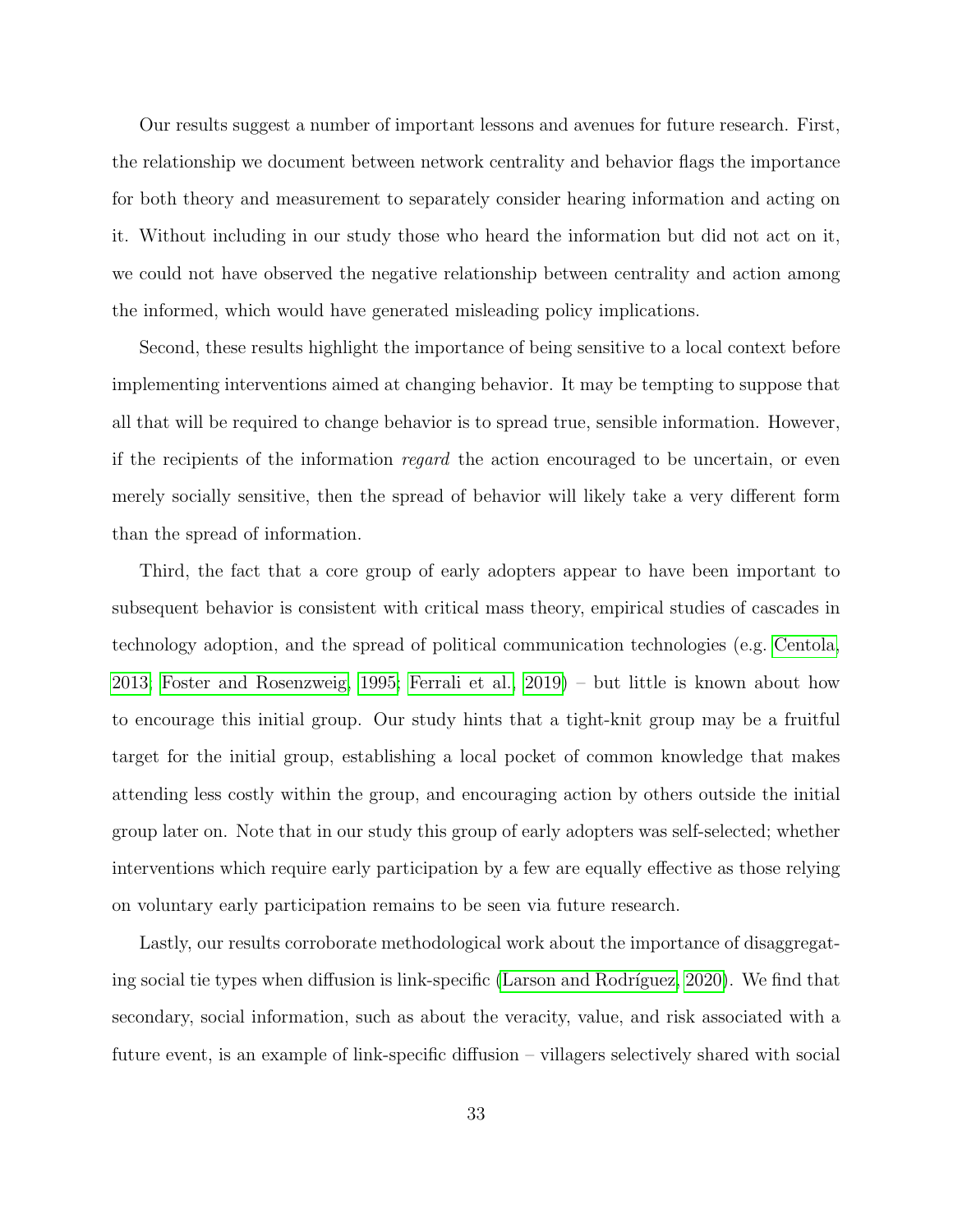ties with whom they share meals and homestead visits over other types of ties. Measuring the relevant ties and disaggregating tie data are essential to uncovering link-specific spread.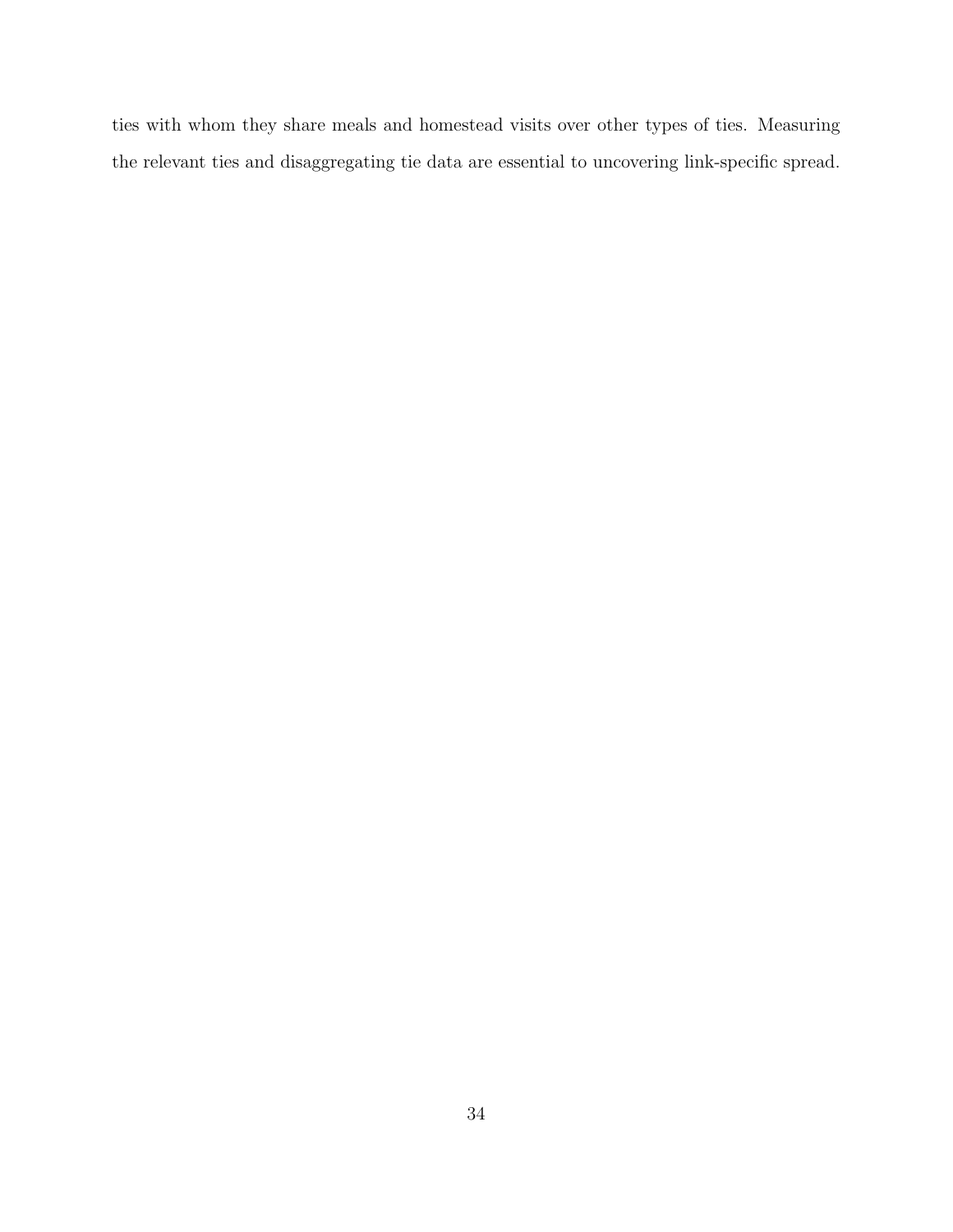## References

- <span id="page-34-3"></span>Alatas, Vivi, Abhijit Banerjee, Arun G Chandrasekhar, Rema Hanna and Benjamin A Olken. 2016. "Network structure and the aggregation of information: Theory and evidence from Indonesia." American Economic Review 106(7):1663–1704.
- <span id="page-34-4"></span>Apicella, Coren L, Frank W Marlowe, James H Fowler and Nicholas A Christakis. 2012. "Social networks and cooperation in hunter-gatherers." Nature 481(7382):497–501.
- <span id="page-34-7"></span>Ballester, Coralio, Antoni Calvó-Armengol and Yves Zenou. 2006. "Who's who in networks. wanted: the key player." *Econometrica* 74(5):1403–1417.
- <span id="page-34-0"></span>Banerjee, Abhijit, Arun G Chandrasekhar, Esther Duflo and Matthew O Jackson. 2013. "The Diffusion of Microfinance." Science 341(6144).
- <span id="page-34-8"></span>Banerjee, Abhijit, Arun G Chandrasekhar, Esther Duflo and Matthew O Jackson. 2014. Gossip: Identifying central individuals in a social network. Technical report National Bureau of Economic Research.

URL: https://goo.gl/gZSBfY

- <span id="page-34-2"></span>Barr, Abigail, Jean Ensminger and Jeffrey C. Johnson. 2010. Social Networks and Trust in Cross-Cultural Experiments. In Whom Can We Trust? How Groups, Networks and Institutions Make Trust Possible. Russell Sage Foundation Press chapter 3, pp. 65–90.
- <span id="page-34-1"></span>Bond, Robert M, Jaime E Settle, Christopher J Fariss, Jason J Jones and James H Fowler. 2017. "Social endorsement cues and political participation." Political Communication 34(2):261–281.
- <span id="page-34-6"></span><span id="page-34-5"></span>Borgatti, Stephen P. 2005. "Centrality and network flow." Social networks 27(1):55–71.
- Cai, Jing, Alain De Janvry and Elisabeth Sadoulet. 2015. "Social Networks and the Decision to Insure." American Economic Journal: Applied Economics 7(2):81–108.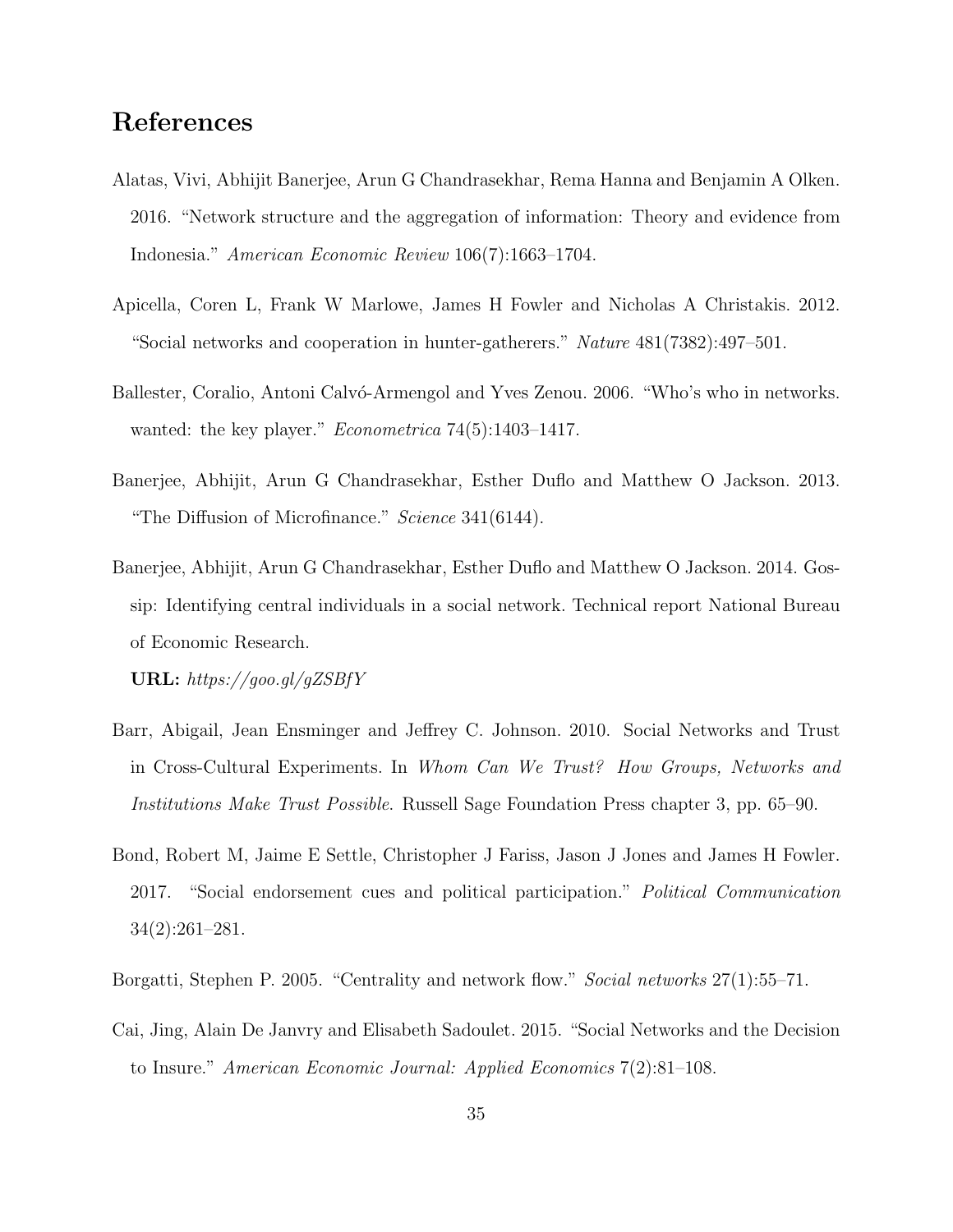- <span id="page-35-7"></span>Centola, Damon M. 2013. "Homophily, Networks, and Critical Mass: Solving the Start-up Problem in Large Group Collective Action." Rationality and society 25(1):3–40.
- <span id="page-35-6"></span>Centola, Damon and Michael Macy. 2007. "Complex Contagions and the Weakness of Long Ties." American journal of Sociology 113(3):702–734.
- <span id="page-35-0"></span>Chandra, Kanchan. 2004. Why ethnic parties succeed: patronage and ethnic head counts in India. Cambridge, UK: Cambridge University Press.
- <span id="page-35-2"></span>Chong, Alberto, Ana De La O, Dean Karlan and Leonard Wantchekon. 2015. "Does Corruption Information Inspire the Fight or Quash the Hope? A Field Experiment in Mexico on Voter Turnout, Choice, and Party Identification." Journal of Politics 77(1):55–71.
- <span id="page-35-5"></span>Chwe, Michael Suk-Young. 1999. "Structure and Strategy in Collective Action." American journal of sociology  $105(1):128-156$ .
- <span id="page-35-1"></span>Chwe, M.S.Y. 2000. "Communication and Coordination in Social Networks." Review of Economic Studies 67(1):1–16.
- <span id="page-35-4"></span>Conley, T.G. and C.R. Udry. 2010. "Learning about a New Technology: Pineapple in Ghana." The American Economic Review 100(1):35–69.
- <span id="page-35-8"></span>Cruz, Cesi, Julien Labonne and Pablo Querub´ın. 2017. "Politician Family Networks and Electoral Outcomes: Evidence from the Philippines." American Economic Review  $107(10):3006 - 37.$
- <span id="page-35-3"></span>Dunning, Thad, Guy Grossman, Macartan Humphreys, Susan D. Hyde, Craig McIntosh, Gareth Nellis, Claire L. Adida, Eric Arias, Clara Bicalho, Taylor C. Boas, Mark T. Buntaine, Simon Chauchard, Anirvan Chowdhury, Jessica Gottlieb, F. Daniel Hidalgo, Marcus Holmlund, Ryan Jablonski, Eric Kramon, Horacio Larreguy, Malte Lierl, John Marshall, Gwyneth McClendon, Marcus A. Melo, Daniel L. Nielson, Paula M. Pickering,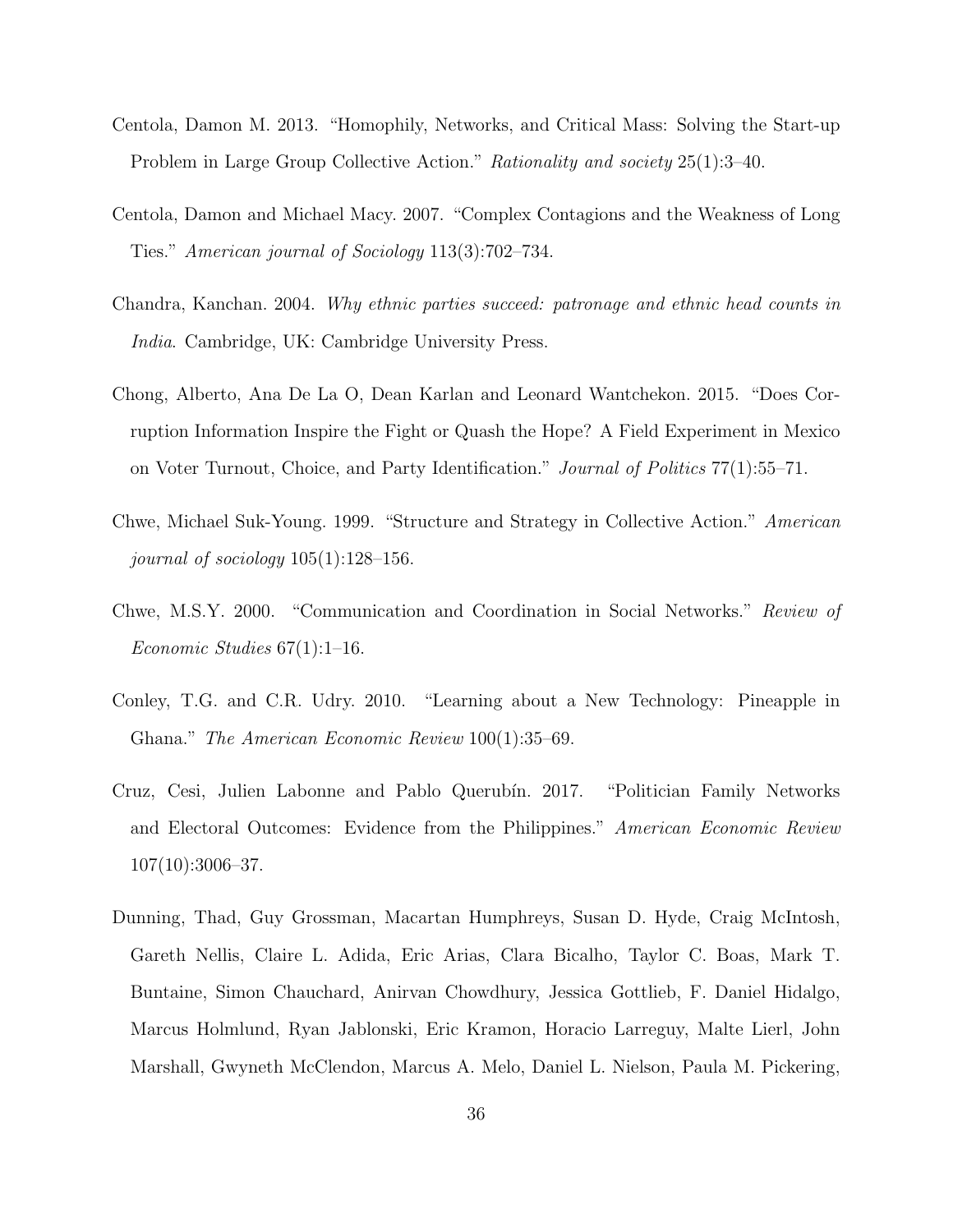Melina R. Platas, Pablo Querubín, Pia Raffler and Neelanjan Sircar. 2019. "Voter information campaigns and political accountability: Cumulative findings from a preregistered meta-analysis of coordinated trials." Science Advances 5(7).

- <span id="page-36-5"></span>Eubank, Nicholas. 2019. "Social Networks and the Political Salience of Ethnicity." Quarterly Journal of Political Science (14):1–39.
- <span id="page-36-3"></span>Eubank, Nicholas, Guy Grossman, Melina Platas and Jonathan Rodden. Forthcoming. "Viral Voting: Social Networks and Political Participation." Quarterly Journal of Political Science .
- <span id="page-36-1"></span>Fearon, J.D. and D.D. Laitin. 1996. "Explaining Interethnic Cooperation." The American Political Science Review 90(4):715–735.
- <span id="page-36-2"></span>Ferrali, Romain, Guy Grossman, Melina Platas and Jonathan Rodden. 2019. "It Takes a Village: Peer Effects and Externalities in Technology Adoption." American Journal of Political Science 64(3):536–553.
- <span id="page-36-6"></span>Foster, Andrew D. and Mark R. Rosenzweig. 1995. "Learning by Doing and Learning from Others: Human Capital and Technical Change in Agriculture." Journal of Political Economy 103(6):1176–1209.
- <span id="page-36-4"></span>Gerber, Alan S. and Donald P. Green. 2000. "The Effects of Canvassing, Telephone Calls, and Direct Mail on Voter Turnout: A Field Experiment." The American Political Science Review 94(3):653–663.
- <span id="page-36-0"></span>Habyarimana, James, Macartan Humphreys, Daniel N. Posner and Jeremy M. Weinstein. 2009. Coethnicity: diversity and the dilemmas of collective action. New York: Russell Sage Foundation.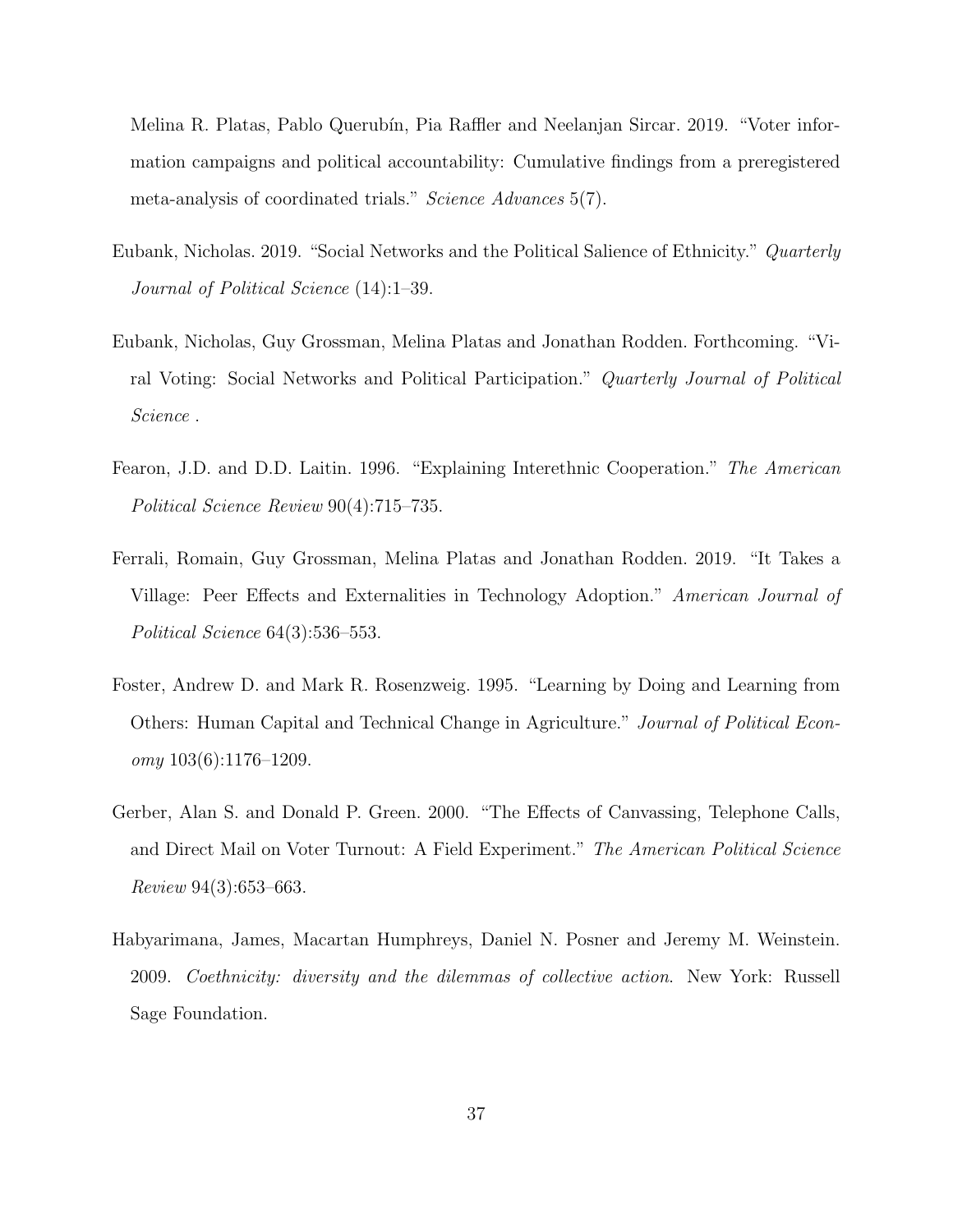- <span id="page-37-6"></span>Jackson, Matthew O and Brian W Rogers. 2007. "Relating Network Structure to Diffusion Properties through Stochastic Dominance." The BE Journal of Theoretical Economics 7(1).
- <span id="page-37-8"></span>Kempe, David, Jon Kleinberg and Eva Tardos. 2003. Maximizing the spread of influence through a social network. In Proceedings of the ninth ACM SIGKDD international conference on Knowledge discovery and data mining. ACM pp. 137–146.
- <span id="page-37-3"></span>Larson, Jennifer M. 2017. "Networks and Interethnic Cooperation." Journal of Politics 79(2):546–559.
- <span id="page-37-5"></span>Larson, Jennifer M and Janet I Lewis. 2017. "Ethnic Networks." American Journal of Political Science 61(2):350–364.
- <span id="page-37-1"></span>Larson, Jennifer M and Janet I Lewis. 2018. "Rumors, Kinship Networks, and Rebel Group Formation." International Organization 72(Fall):871–903.
- <span id="page-37-7"></span>Larson, Jennifer M and Pedro Rodríguez. 2020. "The Attenuating Effect of Aggregating Networks." Working Paper.
- <span id="page-37-2"></span>Lewis, Janet I. 2020. How Insurgency Begins: Rebel Group Formation in Uganda and Beyond. Cambridge, U.K.: Cambridge University Press.
- <span id="page-37-4"></span>Lieberman, Evan S., Daniel N. Posner and Lily L. Tsai. 2014. "Does Information Lead to More Active Citizenship? Evidence from an Information Intervention in Rural Kenya." World Development 60:69–83.
- <span id="page-37-0"></span>Miguel, E. and M.K. Gugerty. 2005. "Ethnic Diversity, Social Sanctions, and Public Goods in Kenya." Journal of Public Economics 89(11-12):2325–2368.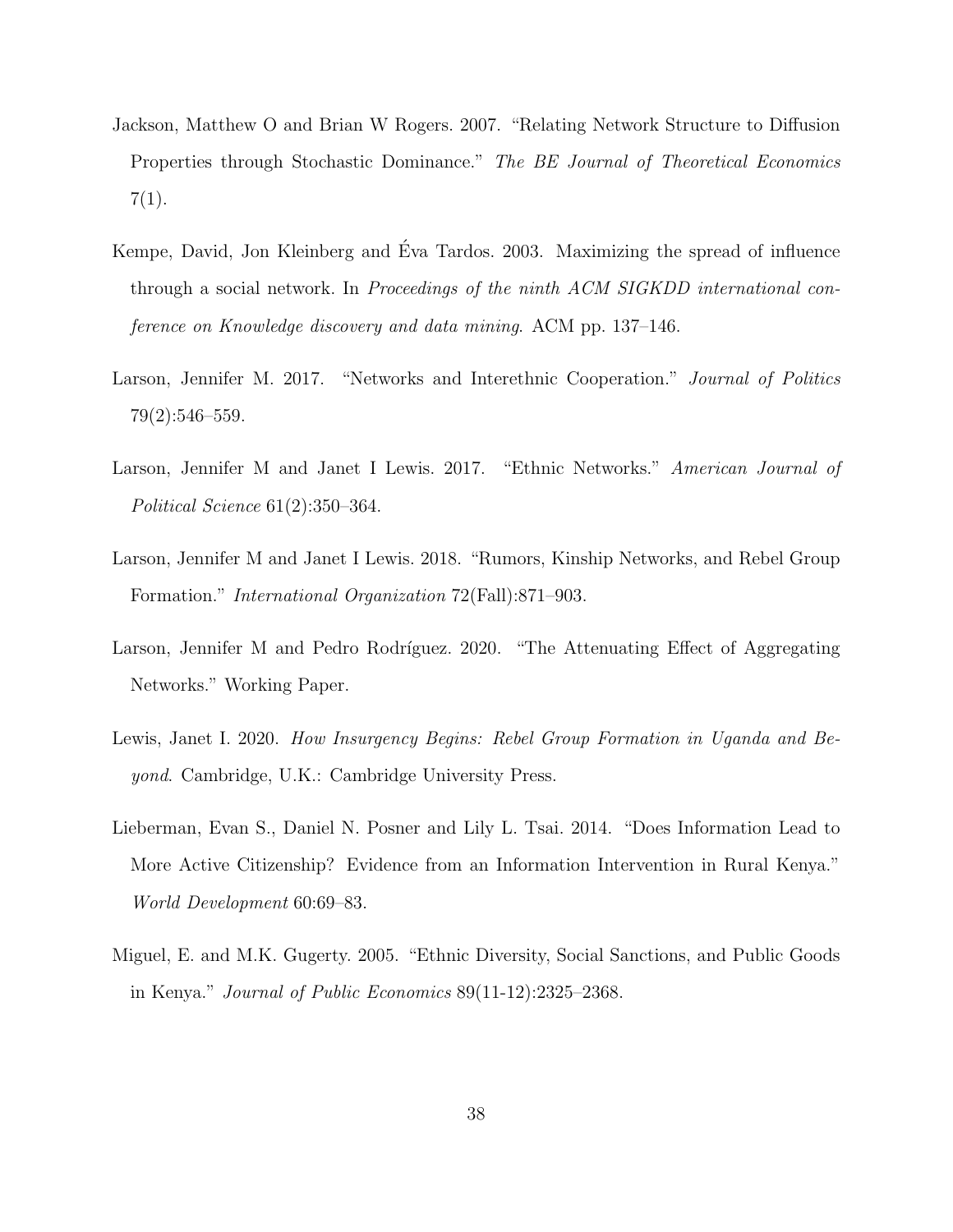<span id="page-38-3"></span>Mobius, Markus, Tuan Phan and Adam Szeidl. 2015. "Treasure Hunt: Social Learning in the Field." NBER Working Paper.

URL: https://goo.gl/9Lhbtm

- <span id="page-38-9"></span>Moore, Henrietta L. and Todd Sanders. 2003. Magical Interpretations, Material Realities: Modernity, Witchcraft and the Occult in Postcolonial Africa. Routledge.
- <span id="page-38-5"></span>Nathan, Noah L. and Paul Atwell. 2020. "Channels for Influence or Maps of Behavior? A Field Experiment on Social Networks and Cooperation." American Journal of Political Science .
- <span id="page-38-6"></span>Newman, Mark EJ. 2000. "Models of the Small World." Journal of Statistical Physics 101(3- 4):819–841.
- <span id="page-38-8"></span>Paluck, Elizabeth Levy, Hana Shepherd and Peter M Aronow. 2016. "Changing climates of conflict: A social network experiment in 56 schools." Proceedings of the National Academy of Sciences 113(3):566–571.
- <span id="page-38-0"></span>Przeworski, Adam, Susan C. Stokes and Bernard Manin. 1999. Democracy, accountability, and representation. Cambridge, U.K.: Cambridge University Press.
- <span id="page-38-2"></span>Siegel, David A. 2009. "Social networks and collective action." American Journal of Political Science 53(1):122–138.
- <span id="page-38-4"></span>Sinclair, Betsy, Margaret McConnell and Melissa R Michelson. 2013. "Local canvassing: The efficacy of grassroots voter mobilization." Political Communication 30(1):42–57.
- <span id="page-38-1"></span>Varshney, A. 2003. Ethnic Conflict and Civic Life: Hindus and Muslims in India. New Haven: Yale Univ Pr.
- <span id="page-38-7"></span>Young, H Peyton. 2009. "Innovation diffusion in heterogeneous populations: Contagion, social influence, and social learning." American economic review 99(5):1899–1924.